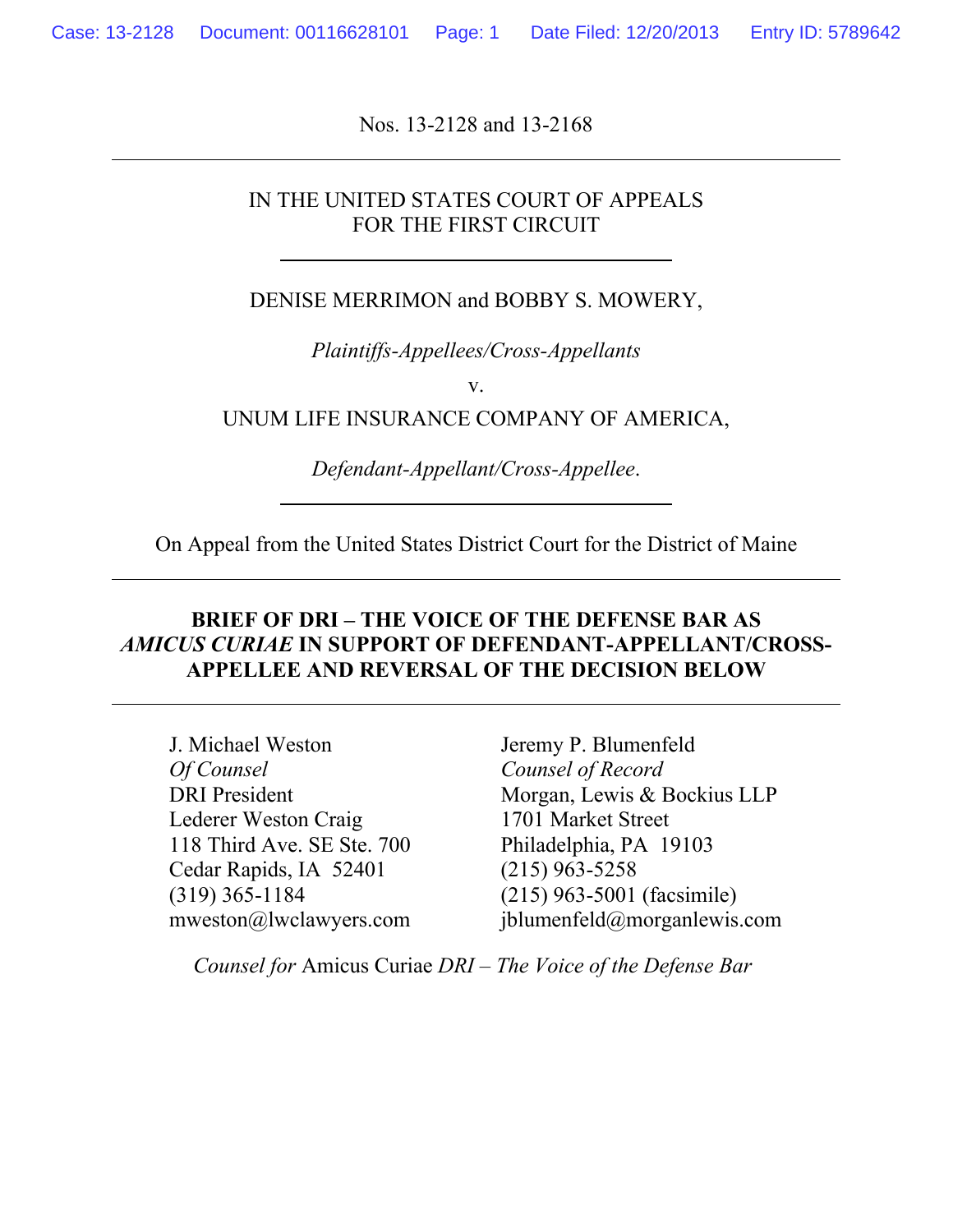### **TABLE OF CONTENTS**

## **Page**

| $\mathbf{I}$ . |           |                                                                                                                          |                                                                                                                                                                                                                                                                                                                                        |    |  |  |  |
|----------------|-----------|--------------------------------------------------------------------------------------------------------------------------|----------------------------------------------------------------------------------------------------------------------------------------------------------------------------------------------------------------------------------------------------------------------------------------------------------------------------------------|----|--|--|--|
| II.            |           |                                                                                                                          |                                                                                                                                                                                                                                                                                                                                        |    |  |  |  |
|                | A.        | The District Court's Opinion Undermines ERISA's Interests In                                                             |                                                                                                                                                                                                                                                                                                                                        |    |  |  |  |
|                |           | 1.                                                                                                                       | The District Court's Holding Is At Odds With The<br>Department Of Labor And Other Courts, Thereby<br>Exposing Insurers To Liability Only In This Jurisdiction5                                                                                                                                                                         |    |  |  |  |
|                |           | 2.                                                                                                                       | The District Court's Opinion Improperly Extending<br>Fiduciary Obligations Beyond What ERISA Requires Is                                                                                                                                                                                                                               |    |  |  |  |
|                | <b>B.</b> | Plaintiffs Lack Constitutional Standing Under Article III To<br>Bring An Action For Disgorgement Under ERISA's Breach Of |                                                                                                                                                                                                                                                                                                                                        |    |  |  |  |
|                |           | 1.                                                                                                                       | Plaintiffs Cannot Demonstrate An Injury-In-Fact That<br>Arises Under ERISA To Confer Constitutional Standing<br>Because They Received The Full Amount Of Benefits To<br>Which They Were Entitled Under The Plans And All Of<br>The Rights And Privileges Owed to Them, Including<br>Interest Credited To Their RAAs While The Accounts |    |  |  |  |
|                |           |                                                                                                                          | The District Court In Faber Dismissed The<br>a.<br>Plaintiffs' Claim For Disgorgement For Lack Of                                                                                                                                                                                                                                      |    |  |  |  |
|                |           |                                                                                                                          | A Finding That Plaintiffs Lack Constitutional<br>b.                                                                                                                                                                                                                                                                                    |    |  |  |  |
|                |           | 2.                                                                                                                       | To The Extent The Funds Backing The RAAs Are Truly<br>Plan Assets, Plaintiffs Still Lack Constitutional Standing                                                                                                                                                                                                                       |    |  |  |  |
| III.           |           |                                                                                                                          |                                                                                                                                                                                                                                                                                                                                        | 24 |  |  |  |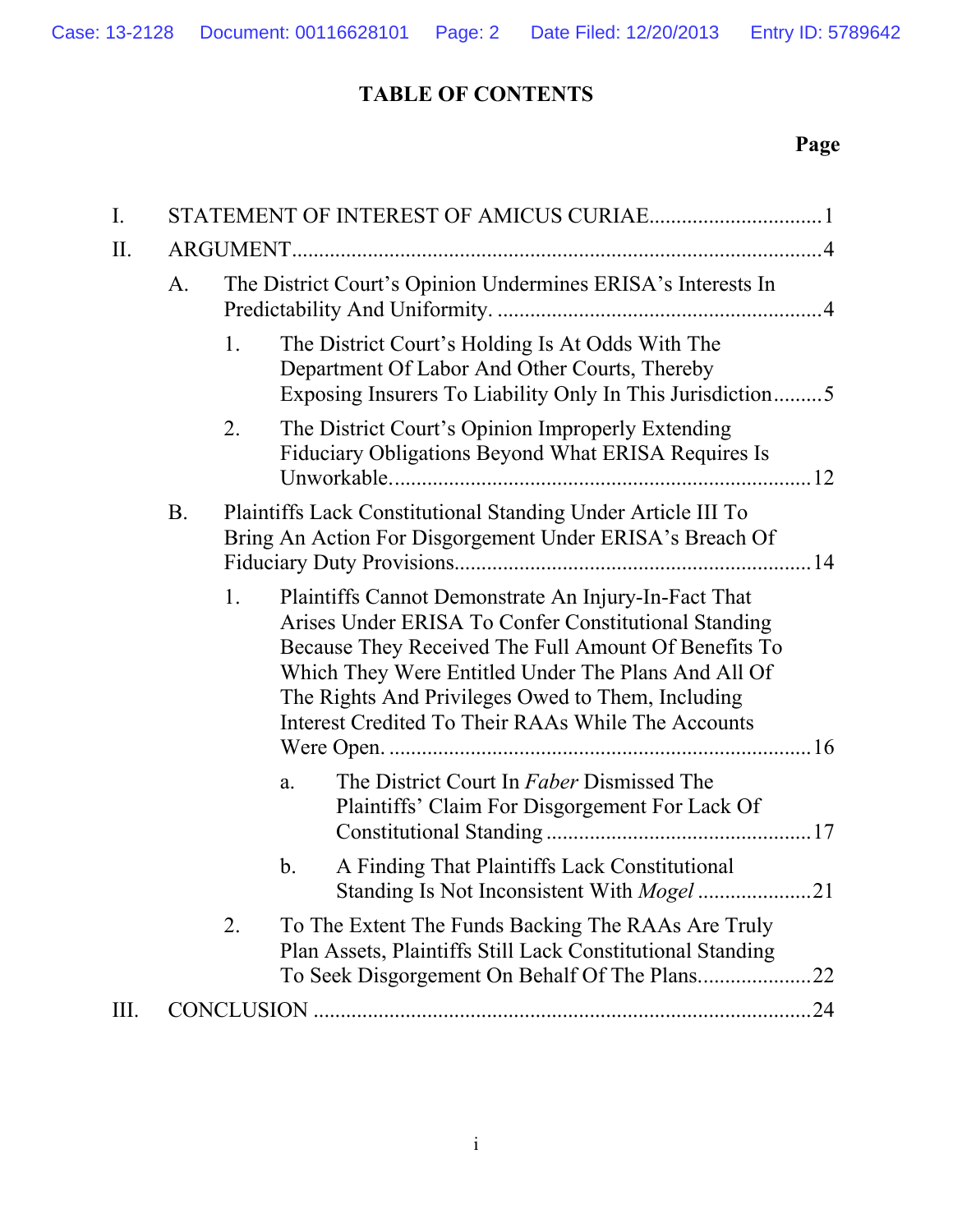# **TABLE OF AUTHORITIES**

**CASES**

**Page(s)**

| City of Los Angeles v. Lyons,                                                                                      |
|--------------------------------------------------------------------------------------------------------------------|
| Conkright v. Frommert,                                                                                             |
| David v. Alphin,                                                                                                   |
| Edmonson v. Lincoln Nat'l Life Ins. Co.,                                                                           |
| Faber v. Metropolitan Life Insurance Company,<br>No. 08-10588, 2009 WL 3415369 (S.D.N.Y. Oct. 23, 2009) 17, 18, 21 |
| Faber v. Metropolitan Life Ins. Co.,                                                                               |
| Glanton ex rel. ALCOA Prescription Drug Plan v. AdvancePCS, Inc.,                                                  |
| Henderson ex rel. Henderson v. Shinseki,                                                                           |
| In re Sony BMG Music Entm't,                                                                                       |
| Katz v. Pershing, LLC,                                                                                             |
| Lujan v. Defenders of Wildlife,                                                                                    |
| Mass. Mut. Life Ins. Co. v. Russell,                                                                               |
| Mogel v. Unum Life Insurance Company of America,                                                                   |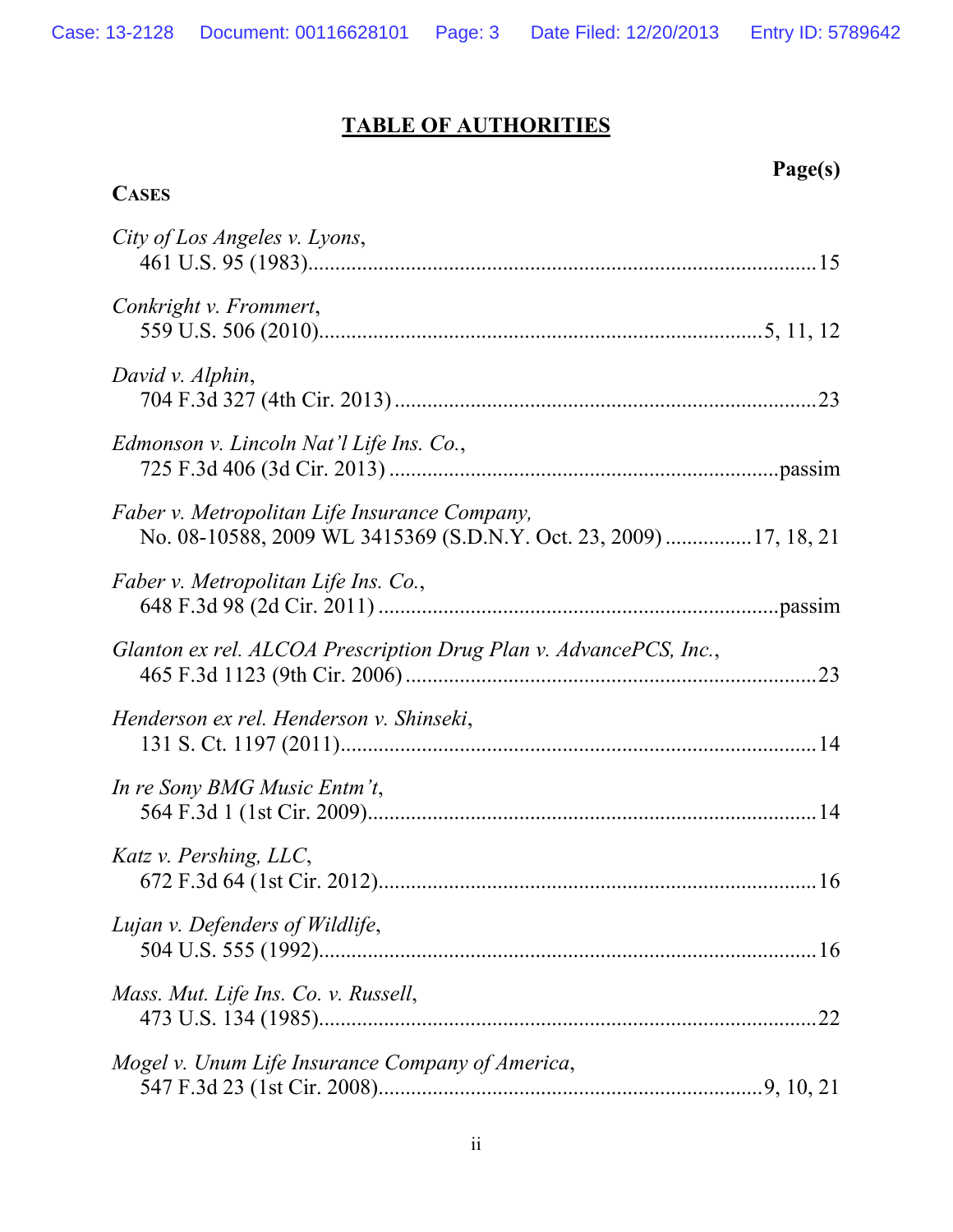### TABLE OF AUTHORITIES

| Page(s) |
|---------|
|         |
|         |
|         |
|         |
|         |
|         |
|         |
|         |
|         |
|         |
|         |
|         |
|         |
|         |
|         |
|         |
|         |
|         |
|         |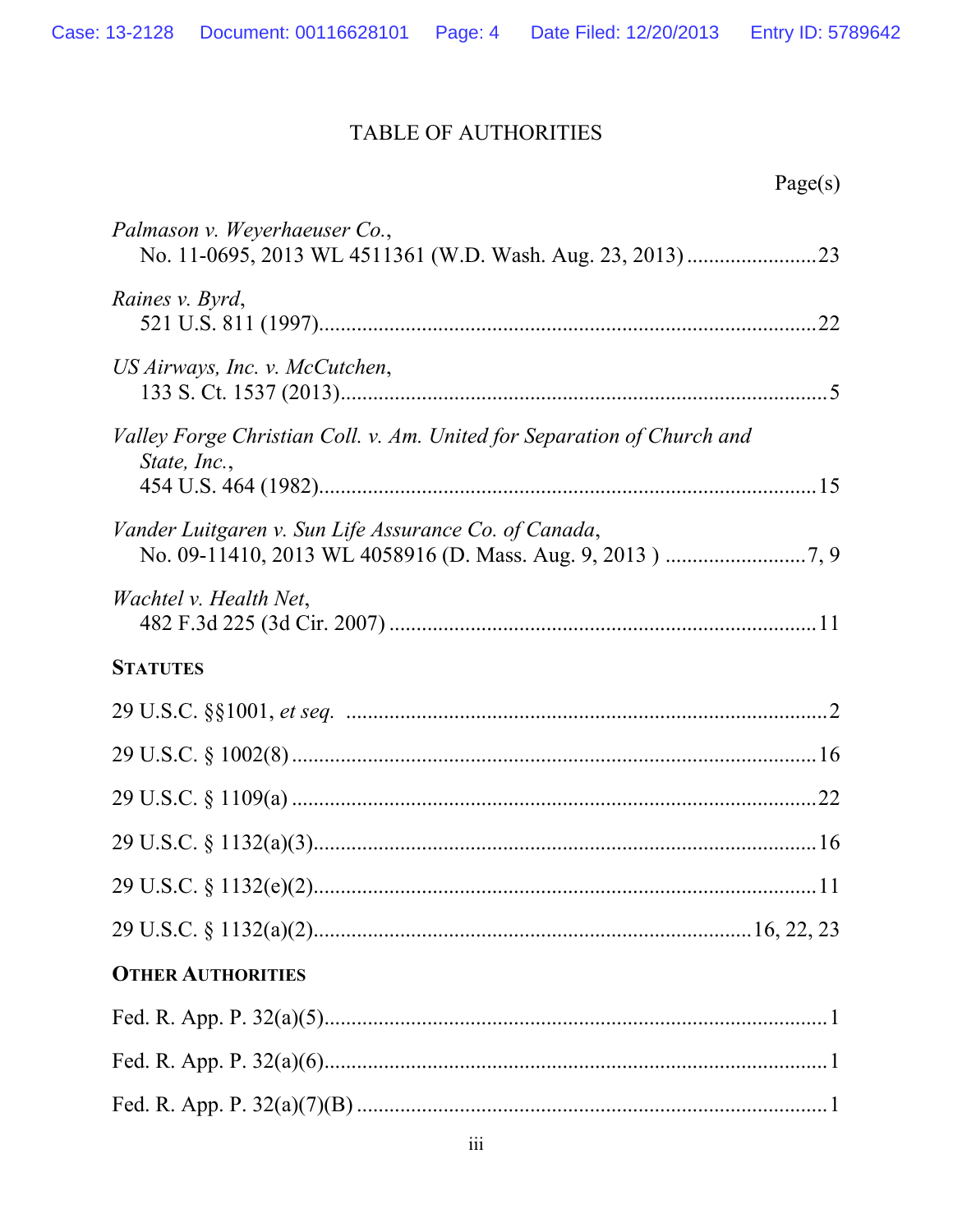### TABLE OF AUTHORITIES

|--|--|--|--|--|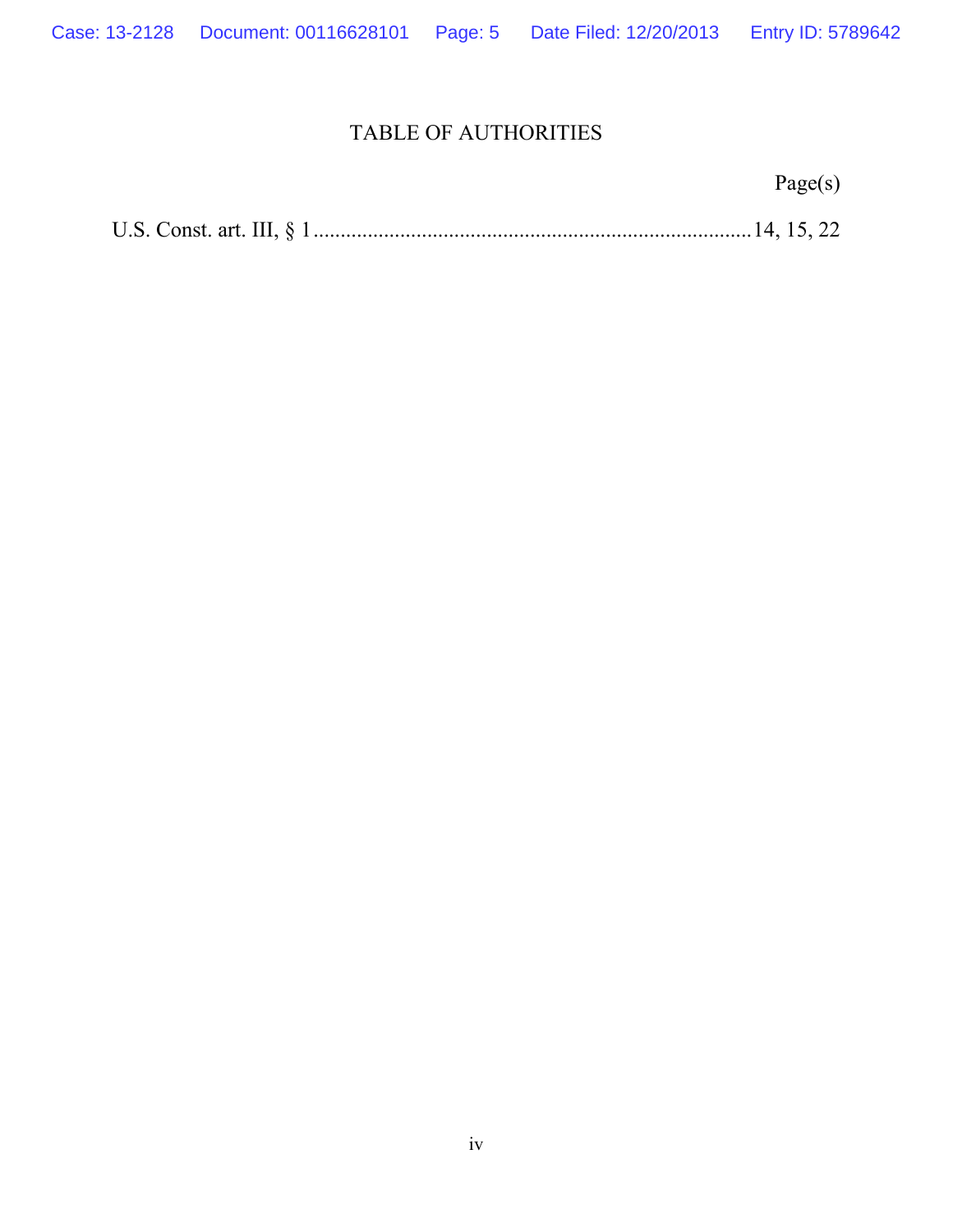#### **I. STATEMENT OF INTEREST OF** *AMICUS CURIAE*

This brief is being filed by DRI – The Voice of the Defense Bar ("DRI"), which supports the Defendant-Appellant/Cross-Appellee, Unum Life Insurance Company of America ("Unum"), in seeking the reversal of the decision and judgment below. DRI is an international organization of more than 22,000 attorneys engaged in the defense of civil litigation. DRI is committed to enhancing the skills, effectiveness, and professionalism of defense attorneys. Consistent with this commitment, DRI seeks to address issues germane to defense attorneys, to promote the role of the defense attorney, and to improve the civil justice system. DRI has long supported efforts to make the civil justice system more fair and efficient. To promote these objectives, DRI participates as *amicus curiae* in cases, such as this one, that raise issues of import to its members, to their clientele, and to the judicial system.

This class action lawsuit challenges an insurer's conduct in connection with the industry practice of paying life insurance proceeds to beneficiaries through the use of retained asset accounts ("RAAs"), whereby an account is created in a beneficiary's name at the insurance company, and the beneficiary is provided with personalized drafts payable through a bank (similar to checks) to access the funds in his or her account. The funds in the account earn interest, and the account holder has the flexibility to write drafts – including drafts to himself or herself for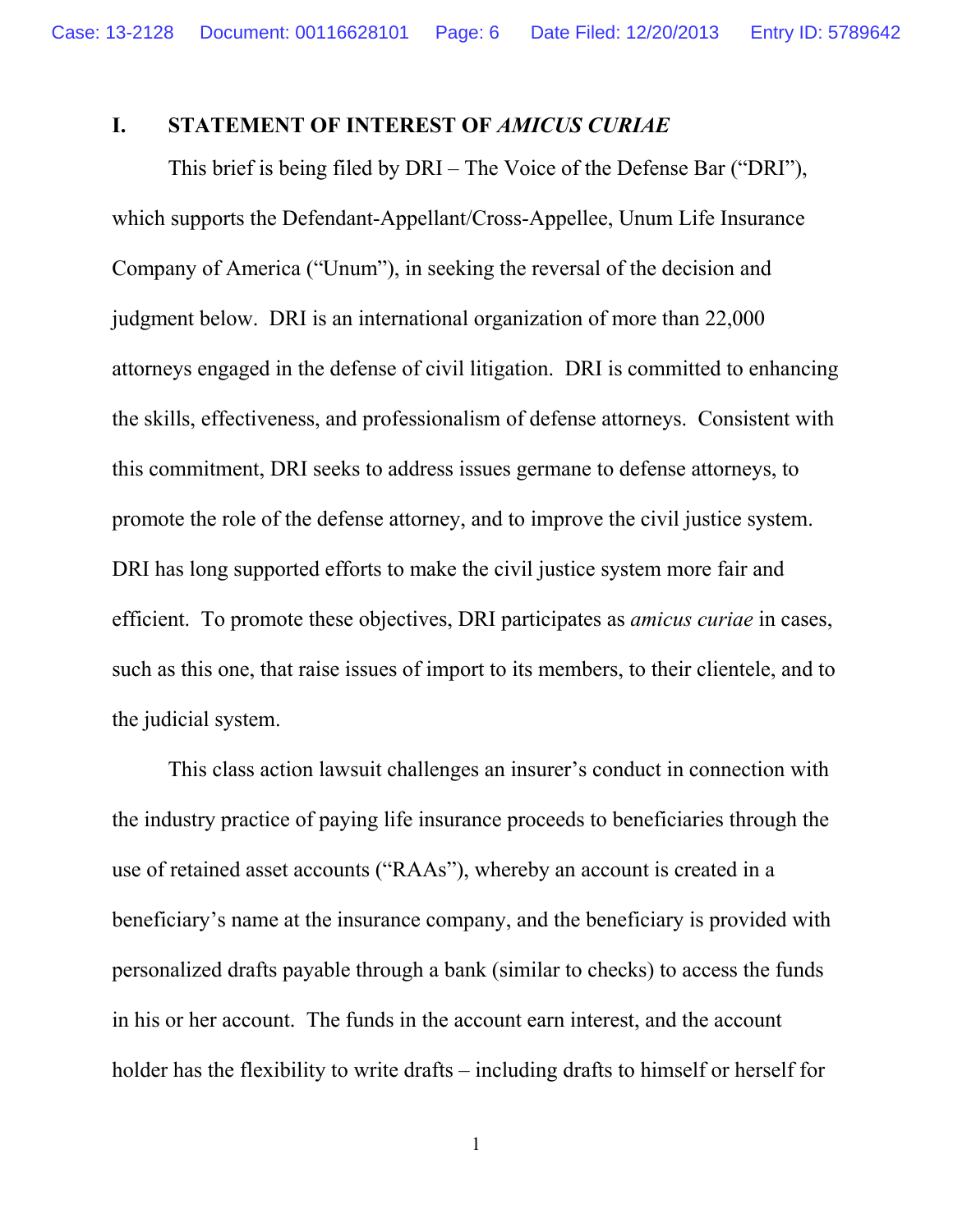immediate withdrawal of the funds – for up to the full amount in the account at any time.

State insurance commissioners, the Department of Labor, and two courts of appeals (the Second and Third Circuits) have recognized the lawfulness and/or benefits of RAAs for plan participants and beneficiaries. Even the district court's decision below found that RAAs were an acceptable means of paying life insurance proceeds to beneficiaries and that Unum complied with the terms of the applicable plan documents, which required that benefits be paid via RAA.

Nevertheless, the district court held that Unum had an independent fiduciary duty under the Employee Retirement Income Security Act of 1974, as amended, 29 U.S.C. §§1001, *et seq.* ("ERISA") – after it had established the RAAs – to pay interest on the accounts at a variable rate different from the rate Unum selected and communicated to beneficiaries. The rate ordered by the district court is (1) not required by the terms of the applicable plans; (2) not consistent with the communications provided to plan beneficiaries; (3) not used by any other insurance companies for RAAs or any other purpose; (4) not used by any other industries or businesses; and (5) was sometimes higher than, and sometimes lower than, the rate actually used by Unum.

DRI and its members have extensive experience in defending civil actions under ERISA, including lawsuits that challenge the widely recognized industry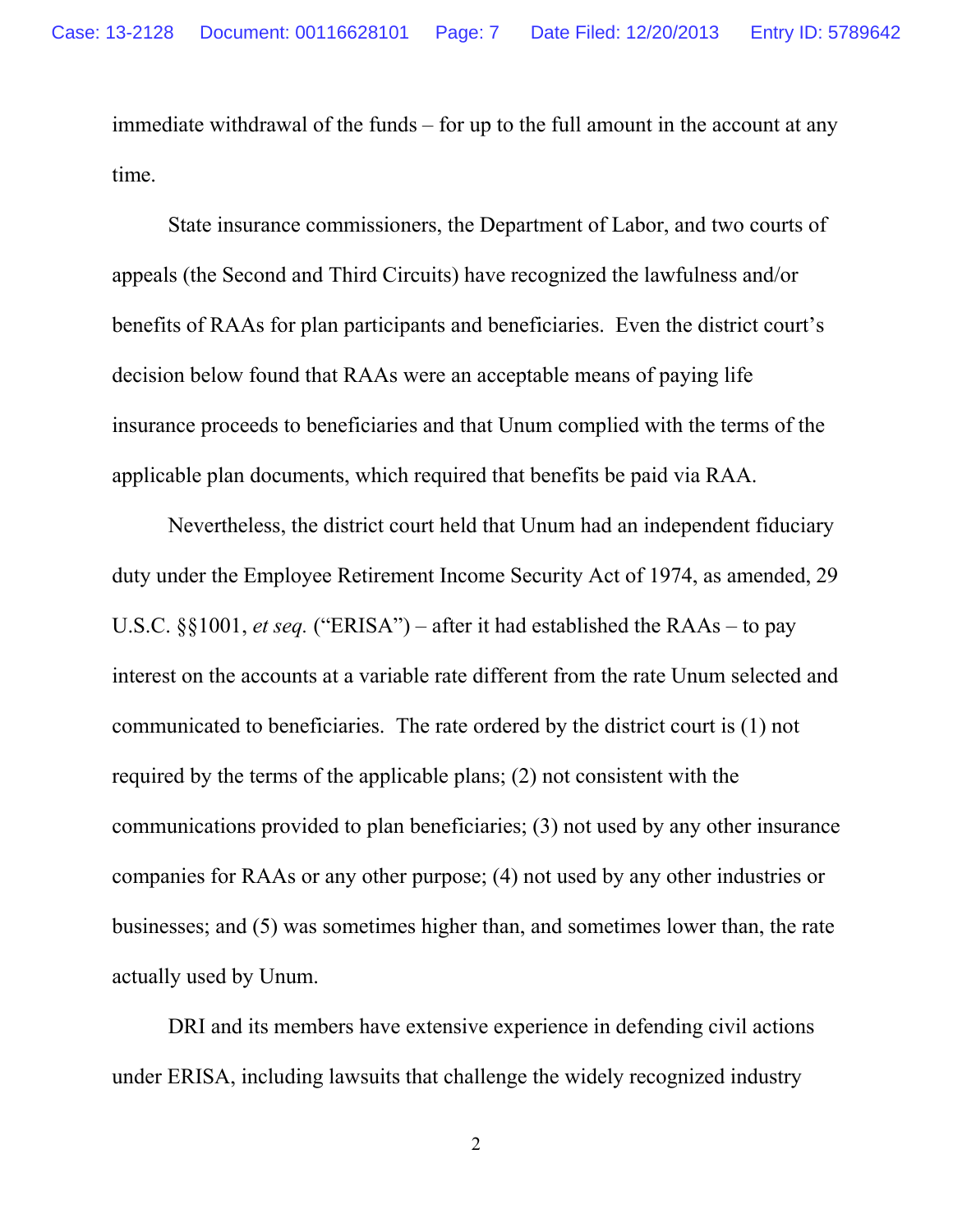practice of paying life insurance benefits via RAAs. Based on this extensive practical experience, DRI is uniquely suited to explain why the district court's decision is at odds with ERISA and should be reversed.

First, ERISA protects contractually defined benefits by ensuring a predictable set of liabilities under uniform standards of conduct. The district court's opinion imposes fiduciary standards, and fiduciary liability, where *even the Department of Labor agrees that no such fiduciary duty should apply*. The district court's decision also is at odds with decisions from other jurisdictions, thus threatening ERISA's fundamental interests in uniformity and predictability. It also is at odds with the terms of the applicable plan documents, which did not require that interest be paid at any particular rate. If affirmed, the district court's novel theory of liability would expose insurers offering RAAs to significant liability only in this jurisdiction.

Moreover, because the rate selected by the district court was *lower* than the rate Unum paid and communicated to beneficiaries *for approximately half of the class period*, the district court's order does not make beneficiaries better off or afford any principles to guide how insurance companies should operate their RAA programs going forward. DRI has a strong interest in ensuring that the clients that DRI members represent can conduct business with a measure of predictability of the costs of providing benefits. And the entire judicial system benefits if potential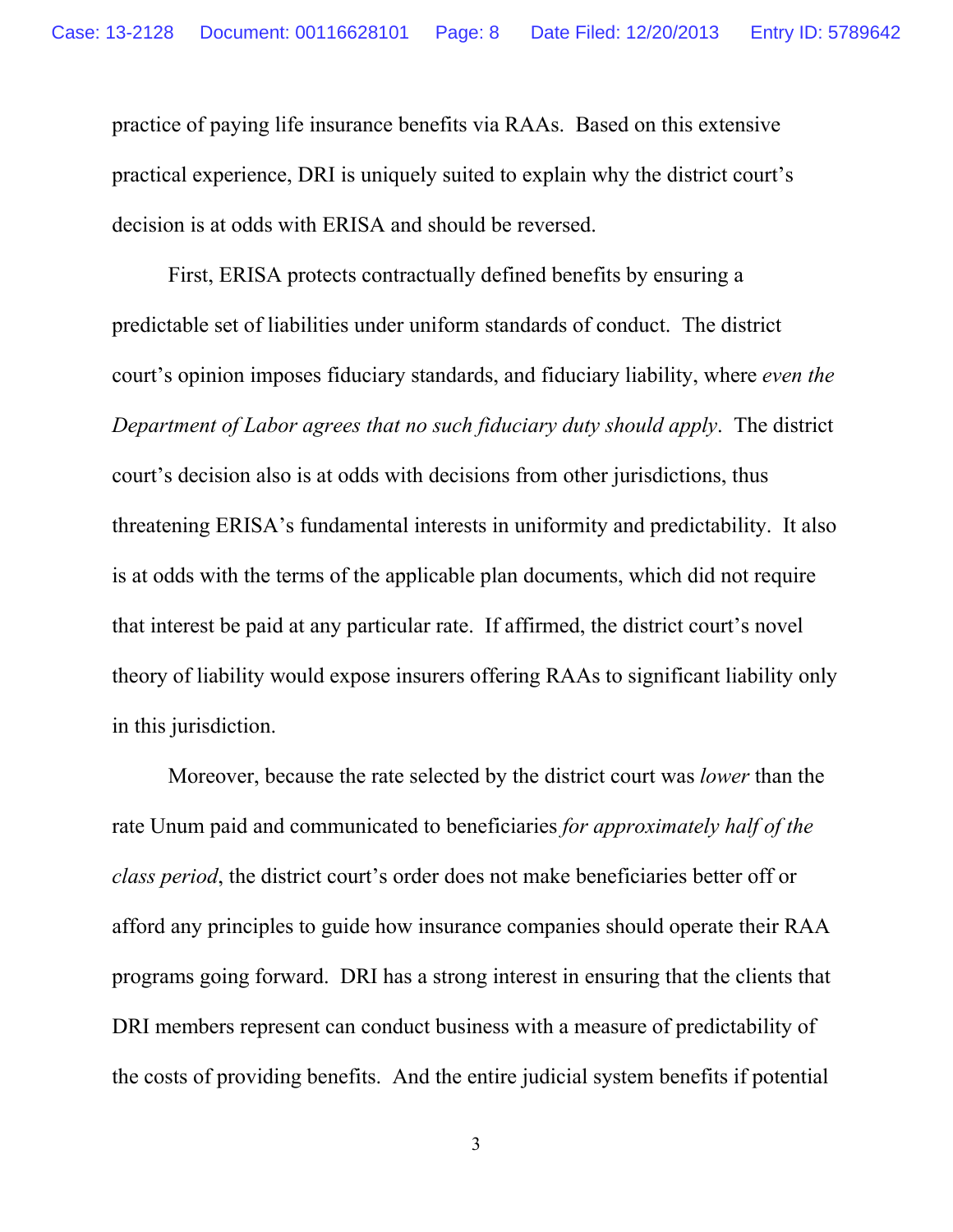litigants (here, insurance companies and beneficiaries paid via RAAs) know the applicable standards of conduct, so that they can adjust their behavior  $-e.g.,$  for insurance companies, how much to charge employers for life insurance benefits to be paid via RAA, and for beneficiaries, whether to keep their money in an RAA or find an alternative savings vehicle for their funds.

Accordingly, DRI urges this Court to reverse the decision and judgment of the district court.

#### **II. ARGUMENT**

#### **A. The District Court's Opinion Undermines ERISA's Interests In Predictability And Uniformity.**

The district court held that Unum satisfied its fiduciary duties under ERISA by paying life insurance benefits through RAAs as required by the express terms of the plans. February 3, 2012 Order on Cross-Motions for Summary Judgment and Class Certification ("Feb. 3 Order") at 18-19. The district court then held, however, that Unum breached a fiduciary duty under ERISA after it established the RAAs by crediting 1% interest to the accounts – even though (1) the plans at issue did not require that interest be paid at a particular rate and (2) the 1% rate was disclosed to beneficiaries at the time the RAAs were created. *Id.* at 17-18.

Allowing a claim for breach of fiduciary duty on these facts undermines two of ERISA's fundamental purposes: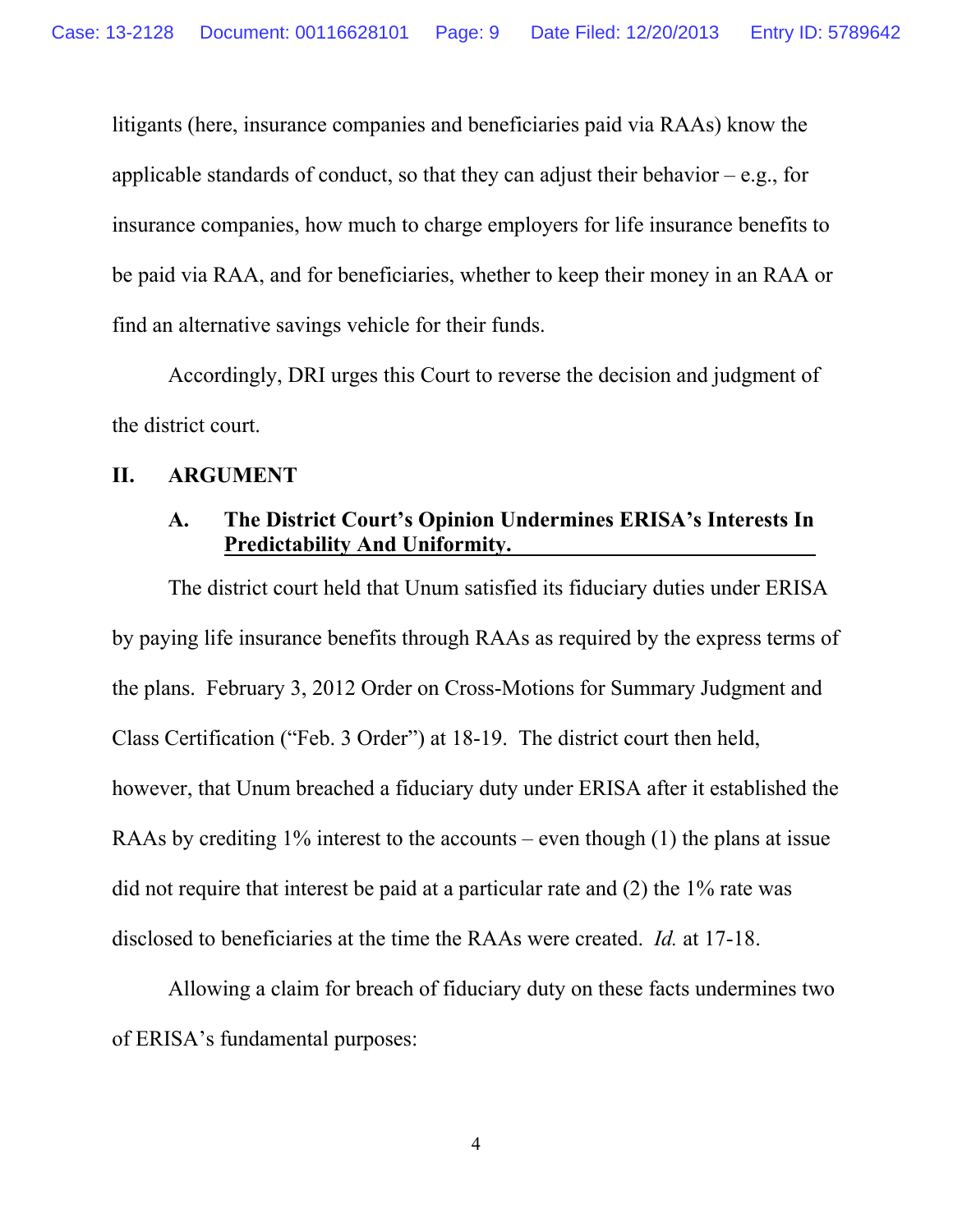"to protect contractually defined benefits." *US Airways, Inc. v.* 

*McCutchen*, 133 S. Ct. 1537, 1548 (2013) ("ERISA's principal function [is] to protect contractually defined benefits.") (citation and internal quotations omitted).

 to promote predictability and uniformity so as to keep down costs and encourage employers to offer ERISA plans in the first instance. *Conkright v. Frommert*, 559 U.S. 506, 517 (2010) (ERISA "induc[es] employers to offer benefits by assuring a predictable set of liabilities, under uniform standards of primary conduct and a uniform regime of ultimate remedial orders and awards when a violation has occurred") (citation and internal quotations omitted). Such a result cannot stand.

### **1. The District Court's Holding Is At Odds With The Department Of Labor And Other Courts, Thereby Exposing Insurers To Liability Only In This Jurisdiction.**

As a threshold matter, the district court properly determined that the funds used to back the RAAs were not plan assets and, thus, Unum did not breach its fiduciary duties under Section 406(b) of ERISA for self-dealing in plan assets. Feb. 3 Order at 13-16; *see also Faber v. Metropolitan Life Ins. Co.*, 648 F.3d 98, 106 (2d Cir. 2011) (concluding that the funds in RAAs do not become plan assets because the SPDs and customer agreements with beneficiaries when the accounts were opened reflected that the plan did not have "any ownership interest –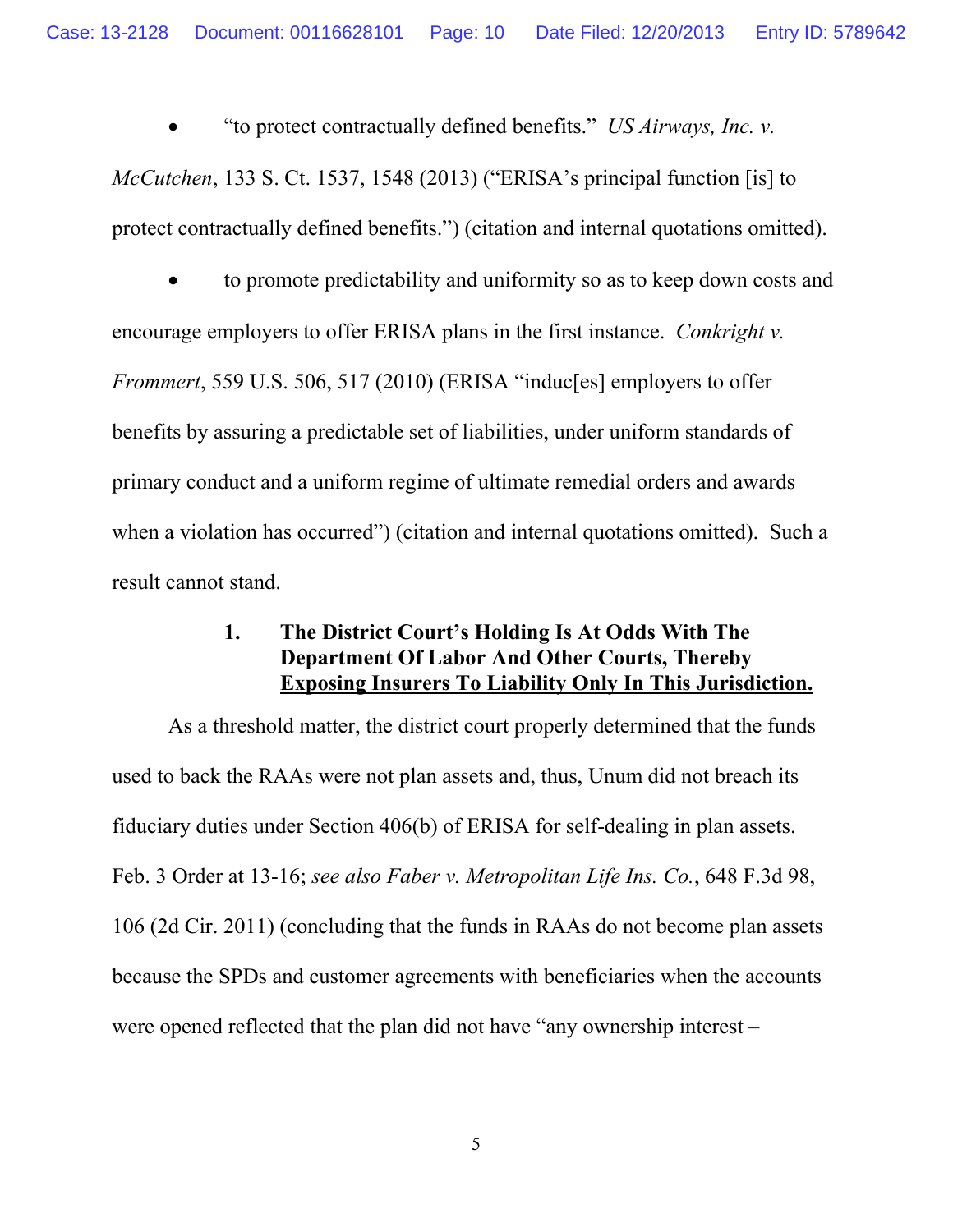beneficial or otherwise" in the funds); U.S. Dep't of Labor ("DOL") *Amicus* Brief, *Faber v. Metlife*, February 17, 2011 ("DOL *Amicus* Br.") at 9-11 (same).

Nevertheless, the district court determined that Unum remained a fiduciary even after it provided the benefits to Plaintiffs via RAAs in accordance with the terms of the plans. Feb. 3 Order at 16-17. The district court reasoned that, because Unum retained discretion to set the interest rates on the RAAs, Unum was engaged in plan administration governed by ERISA's fiduciary duties and was thus required to maintain interest rates to "optimize the beneficiaries' earnings." *Id.* at 17-18. The district court concluded that Unum breached this fiduciary duty under Section 404(a) because the 1% interest rate Unum credited to the RAAs was, for some years of the class period, below "the average of the prevailing annual rate credited on money market mutual funds and the prevailing annual rate credited on money market bank accounts throughout the class period." *See* September 11, 2013 Order and Opinion ("Sept. 11 Op.") at 22.

The district court's holding is at odds with the DOL and all courts in other jurisdictions that have considered the issue. Specifically, the DOL, the Second Circuit, and the Third Circuit have all concluded that where a plan authorizes the payment of benefits through an RAA, once an insurance company establishes the RAA in accordance with plan terms, ERISA's fiduciary duties end and the RAA terms – including the interest rate, the number of drafts that can be written on the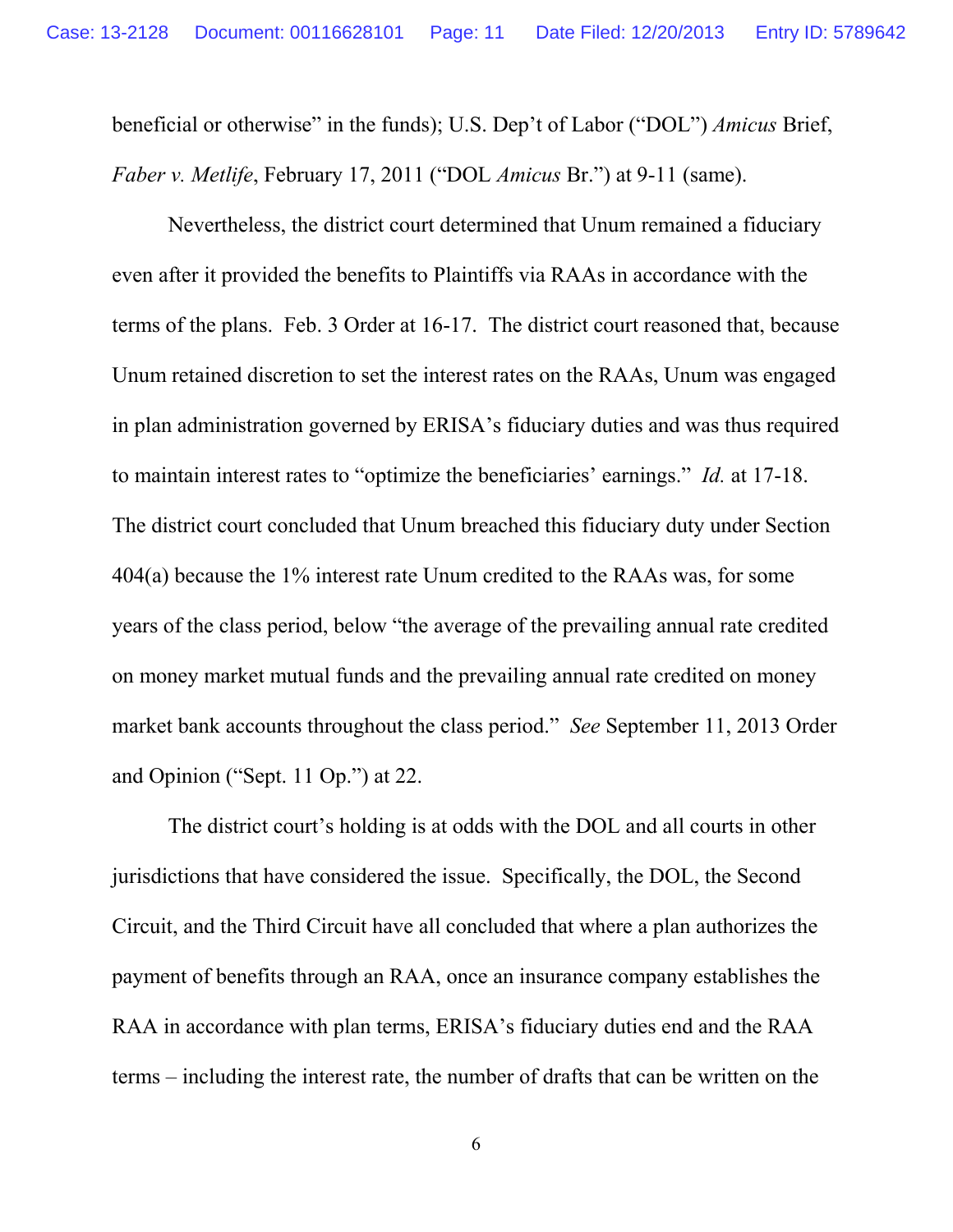RAA, how long it takes for drafts to clear, etc. – are governed by state law and the terms of the RAA contracts, not ERISA. *See Faber*, 648 F.3d at 106-07 (holding that insurance company discharged its fiduciary duty when it established RAAs in accordance with employee benefit plans and did not misuse "plan assets" by holding and investing the funds backing the RAAs); *Edmonson v. Lincoln Nat'l Life Ins. Co.*, 725 F.3d 406, 426 (3d Cir. 2013) (concluding that insurer "completed its obligations with respect to managing or administering the plan once it established the [RAA]. Accordingly, [the insurer] was not managing or administering the plan when it invested the retained assets"); *Vander Luitgaren v. Sun Life Assurance Co. of Canada*, No. 09-11410, 2013 WL 4058916, at \*5 (D. Mass. Aug. 9, 2013), *appeal pending* (1st Cir.) (holding that insurer "did not breach any outstanding fiduciary duty to plaintiff when it paid his benefits by means of a retained-asset account, and provided interest on that account in an amount that allowed defendant to make more than a *de minimis* profit").

In *Faber*, as here, the plans specifically required that payment of benefits be made through RAAs but did not provide for any specific interest rate once the RAAs were established. 648 F.3d at 101. Both the Second Circuit and the Department of Labor in its *amicus* brief found that once RAAs were established in accordance with the plans, ERISA fiduciary obligations end and the relationship is governed by state law: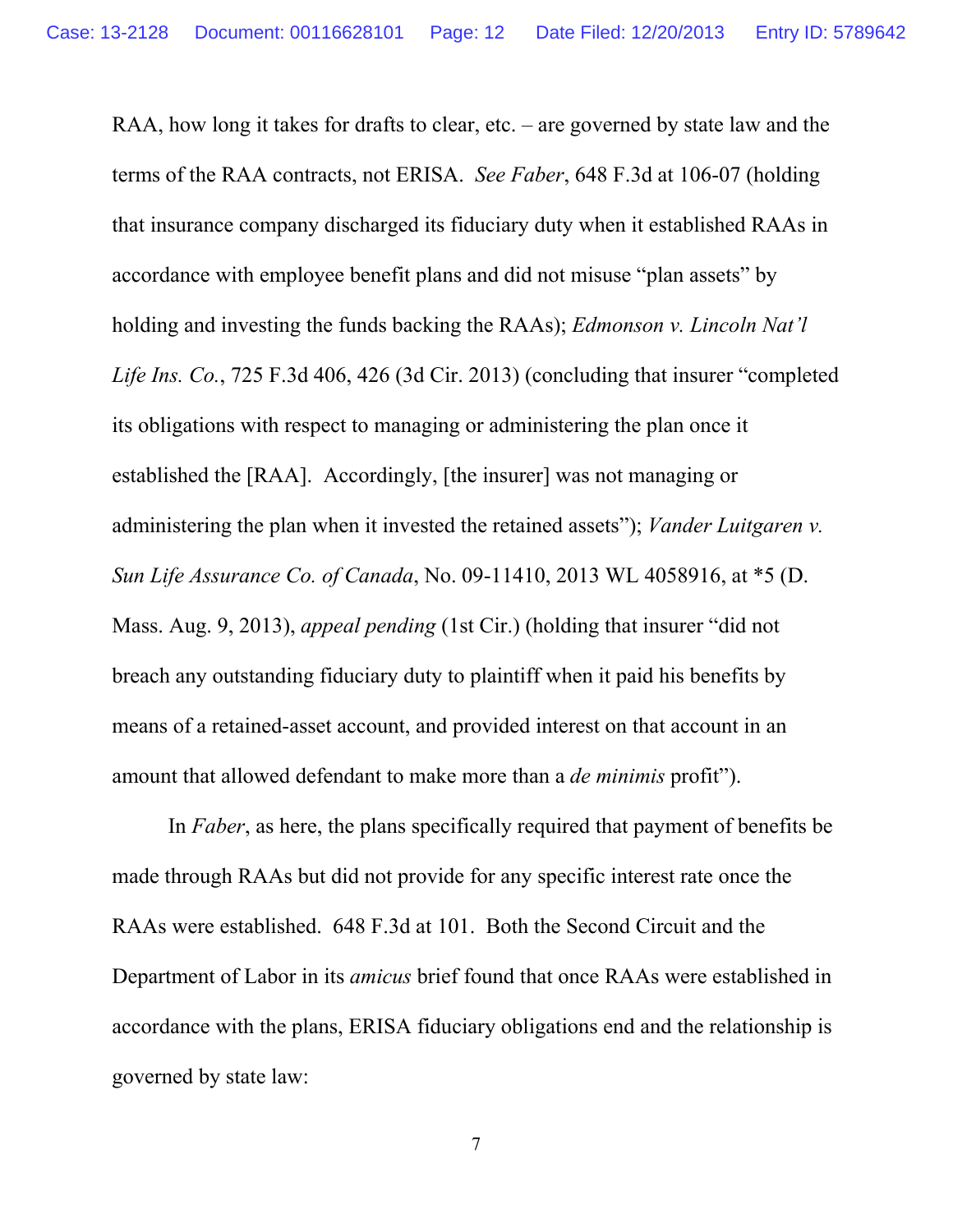MetLife discharged its fiduciary obligations as a claims administrator and ceased to be an ERISA fiduciary when, in accordance with the Plans, it created Plaintiffs' TCAs [MetLife's name for RAAs], credited them with amount of benefits due, and issued checkbooks enabling Plaintiffs to withdraw their proceeds at any time.

\* \* \*

To the extent MetLife remained obligated to honor the account holder's "checks" and pay interest at a guaranteed rate, we believe that this arrangement constituted a straightforward creditor-debtor relationship governed by the Customer Agreements and state law, not ERISA.

*Id.* at 104; *see also* DOL *Amicus* Br. at 11 (same). Significantly, even though the insurer in *Faber* "retain[ed] discretion over the interest rates credited each week[,]" the DOL confirmed that, after the RAA is created and the beneficiary is given control over the account, "ERISA no longer governs the relationship between [the insurer] and the [RAA] account holders." DOL *Amicus* Br. at 10-11.

Even where the plan is silent as to the mode of payment of benefits, the Third Circuit found no breach of fiduciary duty in the selection of an RAA as a method of payment, and no fiduciary duty at all when it invested the retained assets. *See Edmonson*, 725 F.3d at 424-429. In *Edmonson*, the Third Circuit held that the insurer's decision regarding how to invest RAA funds was not subject to ERISA's fiduciary duties because the insurer "had completed its obligations with respect to managing or administering the plan once it established the [RAAs]." *Id.* at 426. The Third Circuit further concluded that the insurer's decision not to pay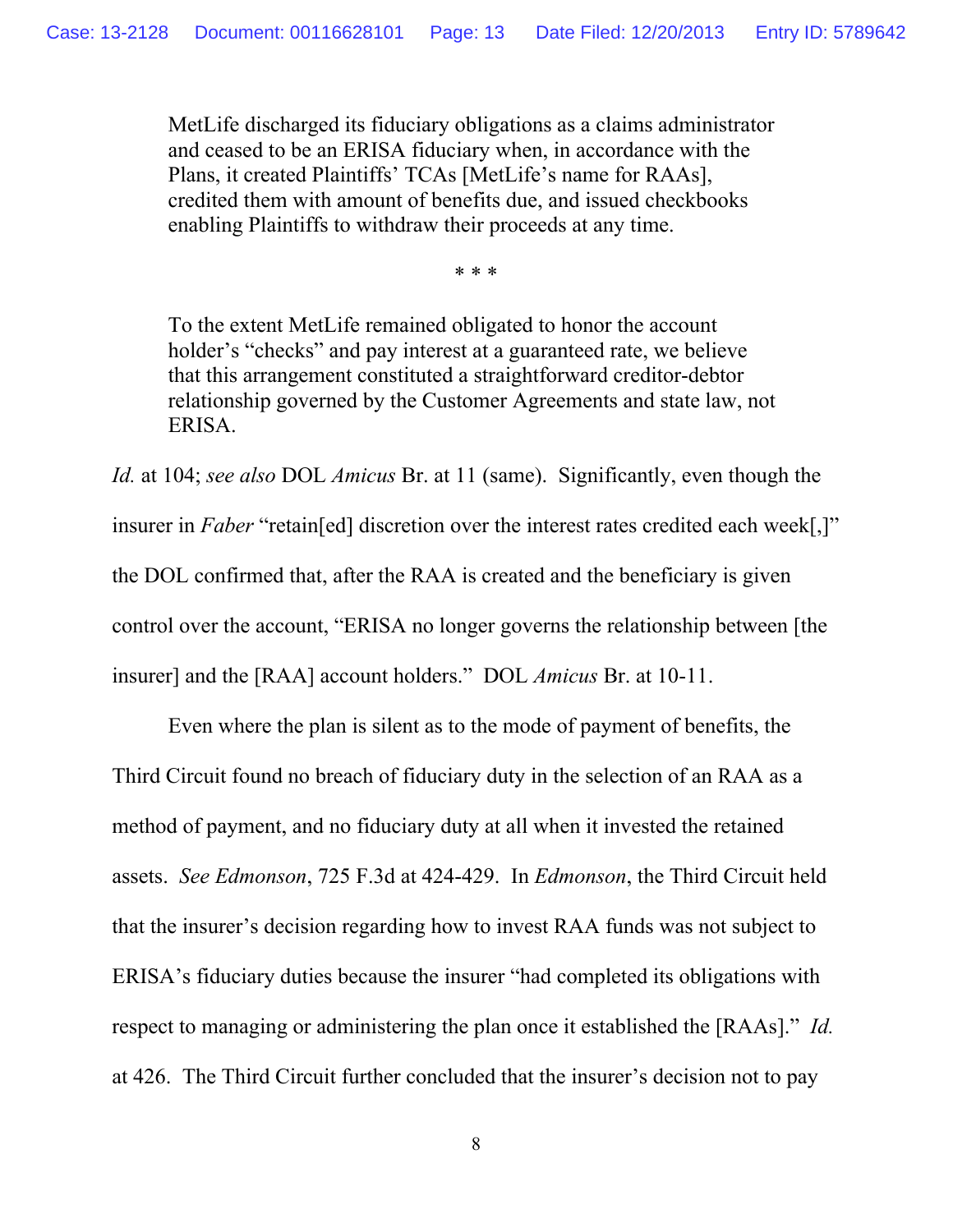the plaintiffs more interest on the RAAs was not an independent discretionary act. *Id.* at 424 n.14.

Likewise, in *Vander Luitgaren*, the district court found that the insurer's decision to pay 2% interest on the RAA was not governed by any fiduciary duty under ERISA, even though the insurer remained obligated to pay the promised interest rate, because the plan documents did not "establish any additional management or administration duties" after the RAA was created. 2013 WL 4058916, at \*5.

This Court's decision in *Mogel v. Unum Life Insurance Company of America*, 547 F.3d 23 (1st Cir. 2008), does not dictate a different result. Instead, it simply stands for the proposition that a claims administrator must follow the plan's language as to the mode of benefit payment and that ERISA fiduciary duties are not discharged until the claims administrator has made payment in accordance with the plan's terms. *Id.* at 26 ("UNUM cannot be said to have completed its fiduciary functions under the plan when it set up the [RAAs]" because "delivery of the checkbook did not constitute a 'lump sum payment' called for by the policies."); *see also Faber*, 648 F.3d at 107 (distinguishing *Mogel* as "predicated on the fact,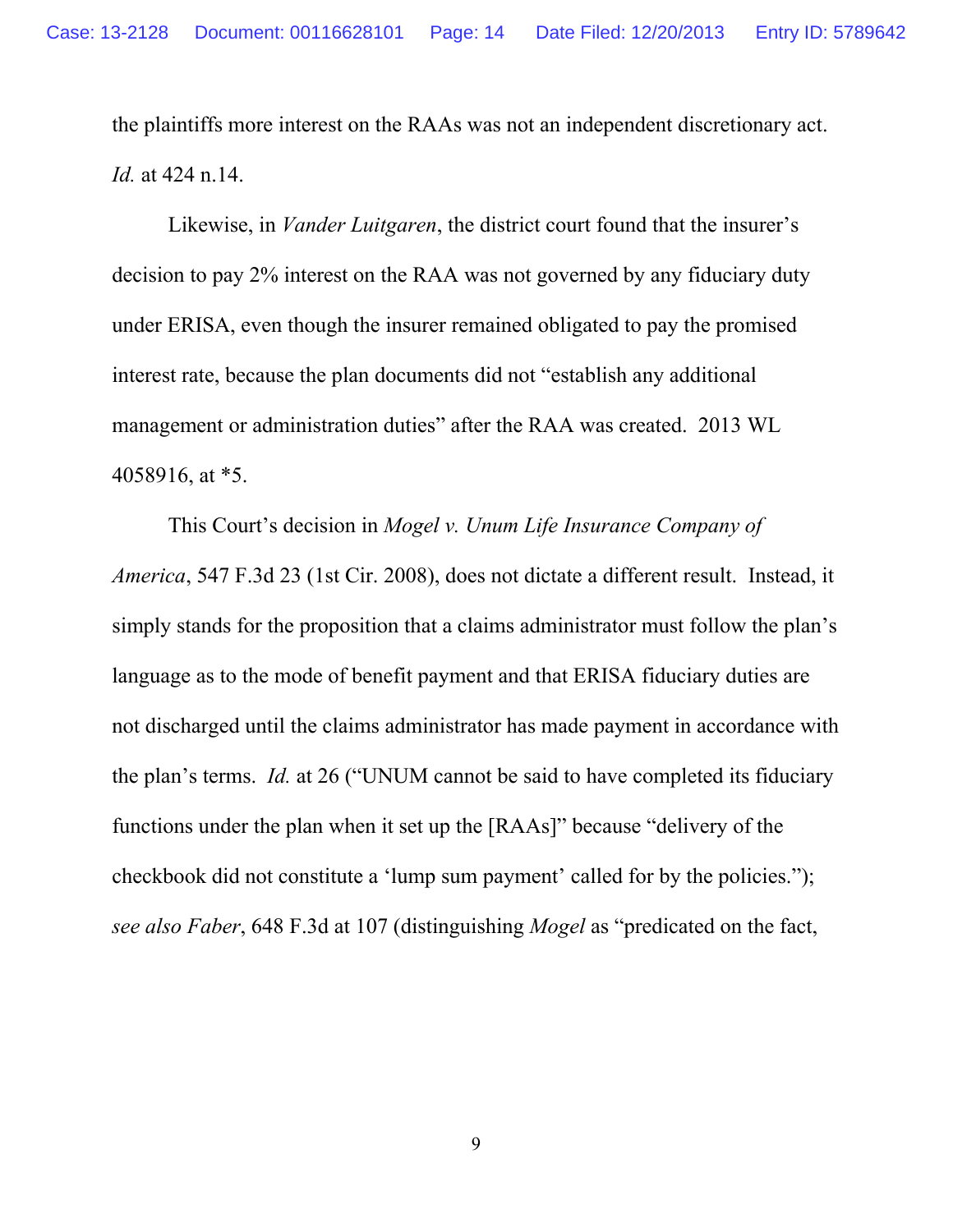not present here, that the insurer failed to abide by plan terms requiring it to distribute benefits in lump sums").<sup>1</sup>

Here, the plans required payment via RAA – not a "lump sum payment" as in *Mogel*. Thus, pursuant to *Mogel* (and *Faber*, *Edmonson*, and the DOL), Unum satisfied its fiduciary duties once it paid benefits via RAA as required and, after that point, its obligations were governed by its RAA contracts and state law. As such, the district court's opinion is at odds with every other case to have addressed the issue, which holds that an insurer is no longer acting as an ERISA fiduciary after it establishes an RAA in accordance with the terms of the governing plan.<sup>2</sup> Stated otherwise, ERISA does not prohibit an insurer from operating RAAs as any other business venture – trying to be competitive, exercising its business judgment, and earning a profit, all in keeping with its contractual obligations to customers.

<sup>1</sup> *See also* DOL *Amicus* Br. at 10 ("In contrast to the facts in *Mogel*, the Kodak and GM Plans here specifically contemplate distribution through the creation of  $a[n]$  [RAA]... Thus, the Plans discharge their obligation by opening a MetLife account, which the beneficiary controls pursuant to a contractual arrangement with the insurer."); *Edmonson*, 725 F.3d at 425 ("But the terms of the policy in *Mogel* required an immediate lump sum payment upon receipt of proof of a claim. Because the policy here is silent as to the form of payment, [the insurer] had discretion as to how to comply with its requirements, under its contractual obligations and, as we concluded above, under ERISA. Accordingly, [the insurer] fulfilled its obligation to pay Edmonson when it established the [RAA].").

<sup>&</sup>lt;sup>2</sup> Although an insurer may have other obligations beyond those in the plans, such as making required disclosures or avoiding misrepresentations to participants or beneficiaries concerning benefits, "such fiduciary obligations do not extend to the otherwise distinct responsibilities for managing non-plan assets." DOL *Amicus* Br. at 15.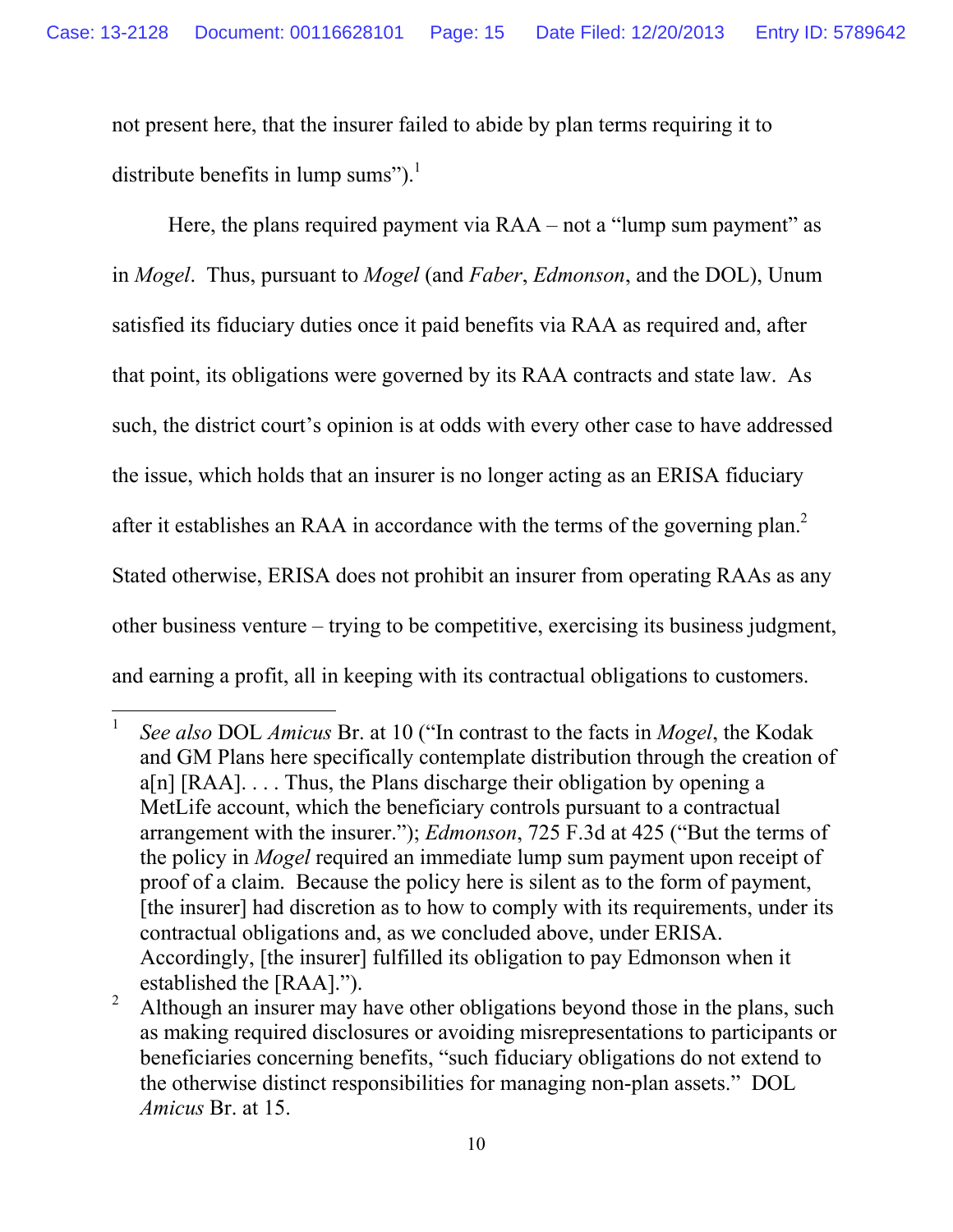*Cf. Wachtel v. Health Net*, 482 F.3d 225, 234-36 (3d Cir. 2007) (an ERISA insurance company claims fiduciary "has a substantial and legitimate interest in the management of its [own] assets – even while it engages in fiduciary acts" dictated largely by its contractual obligations).

The district court's opinion to the contrary produces an anomalous result that is inconsistent with approaches taken by courts in this and other circuits. Upholding the district court's opinion would thus expose insurers offering RAAs similar to those at issue in this case, and in those cases discussed above, to liability only in this jurisdiction. Insurers like Unum issue group life insurance policies to employers with employees throughout the country. As such, these insurers pay benefits on the policies to beneficiaries across various jurisdictions. Brought on an individual basis, suits by participants or beneficiaries challenging the interest rates set on RAAs may lead to a patchwork interpretation of a plan for different participants or beneficiaries, and thus inconsistent fiduciary liability under ERISA, depending on where legal action is filed.<sup>3</sup> See Conkright, 559 U.S. at 517 (noting ERISA's goal of uniformity seeks to "avoid a patchwork of different interpretations of a plan, like the one here, that covers employees in different jurisdictions").

<sup>&</sup>lt;sup>3</sup> *Cf.* 29 U.S.C. § 1132(e)(2) (permitting suit "where the plan is administered, where the breach took place, or where a defendant resides or may be found").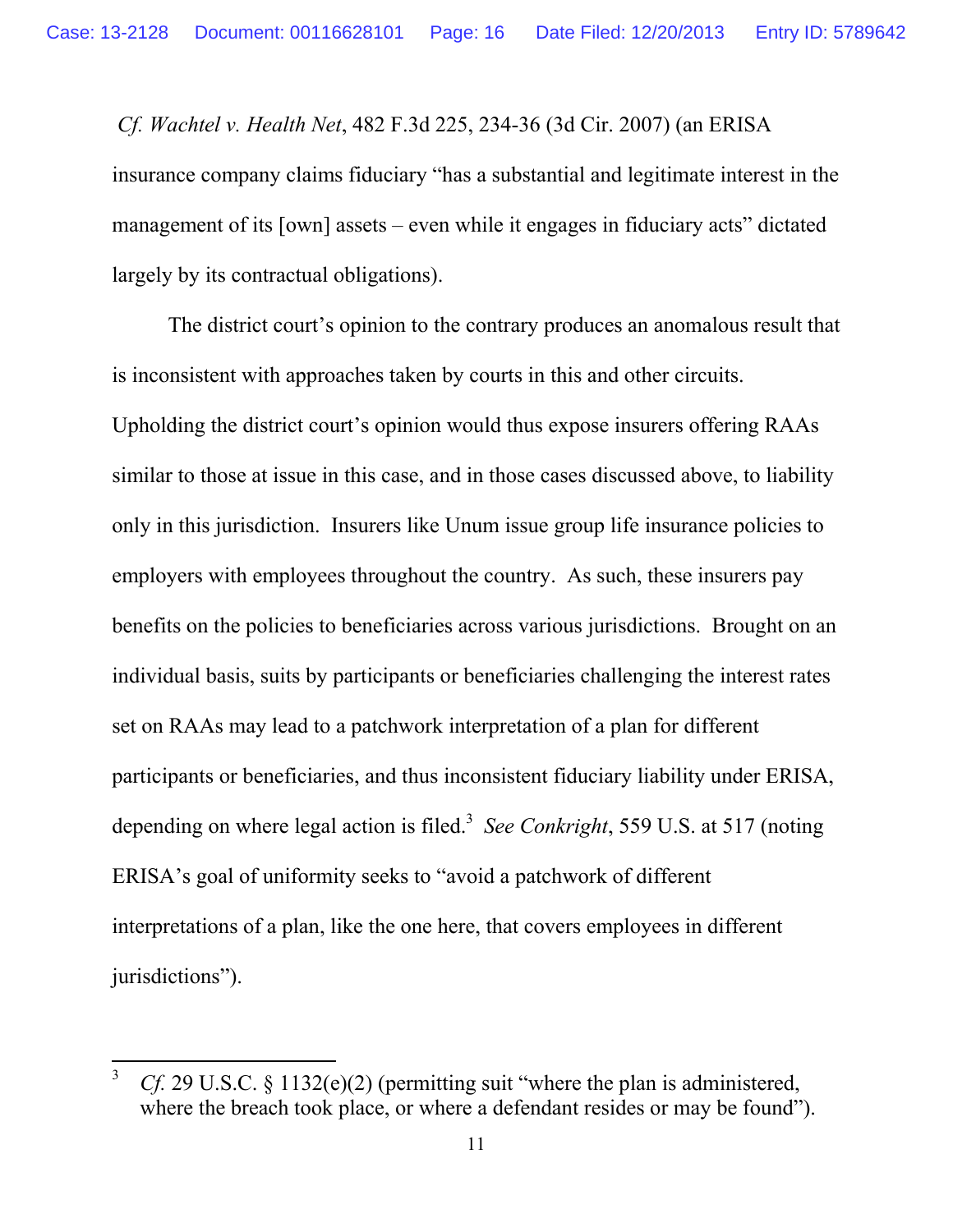More importantly, however, pursued on a class-wide basis, insurers could be subject to significant liability in the First Circuit under the plan administration fiduciary duty standard created by the district court. Here, for example, after certifying a nation-wide class of beneficiaries in multiple jurisdictions, the district court entered judgment against Unum in the amount of \$12,128,916, plus prejudgment interest. Sept. 11 Op. at 25. No liability would attach if the case had been brought in another jurisdiction. *See supra*, at pp. 6-9. Such result would undermine and frustrate ERISA's important goals of "assuring a predictable set of liabilities, under uniform standards of primary conduct and a uniform regime of ultimate remedial orders and awards when a violation has occurred." *Conkright*, 559 U.S. at 517.

#### **2. The District Court's Opinion Improperly Extending Fiduciary Obligations Beyond What ERISA Requires Is Unworkable.**

As discussed above, contrary to the DOL and other courts that have considered the extent of an insurer's fiduciary obligations in paying benefits through RAAs, the district court held that Unum was subject to fiduciary duties under ERISA, even after it provided the RAAs to Plaintiffs under the terms of the plans, because it was engaging in plan administration by retaining discretion to choose the interest rates credited to the RAAs. *See supra*, at p. 6. In fashioning a remedy for this breach, the district court ordered that Unum pay Plaintiffs the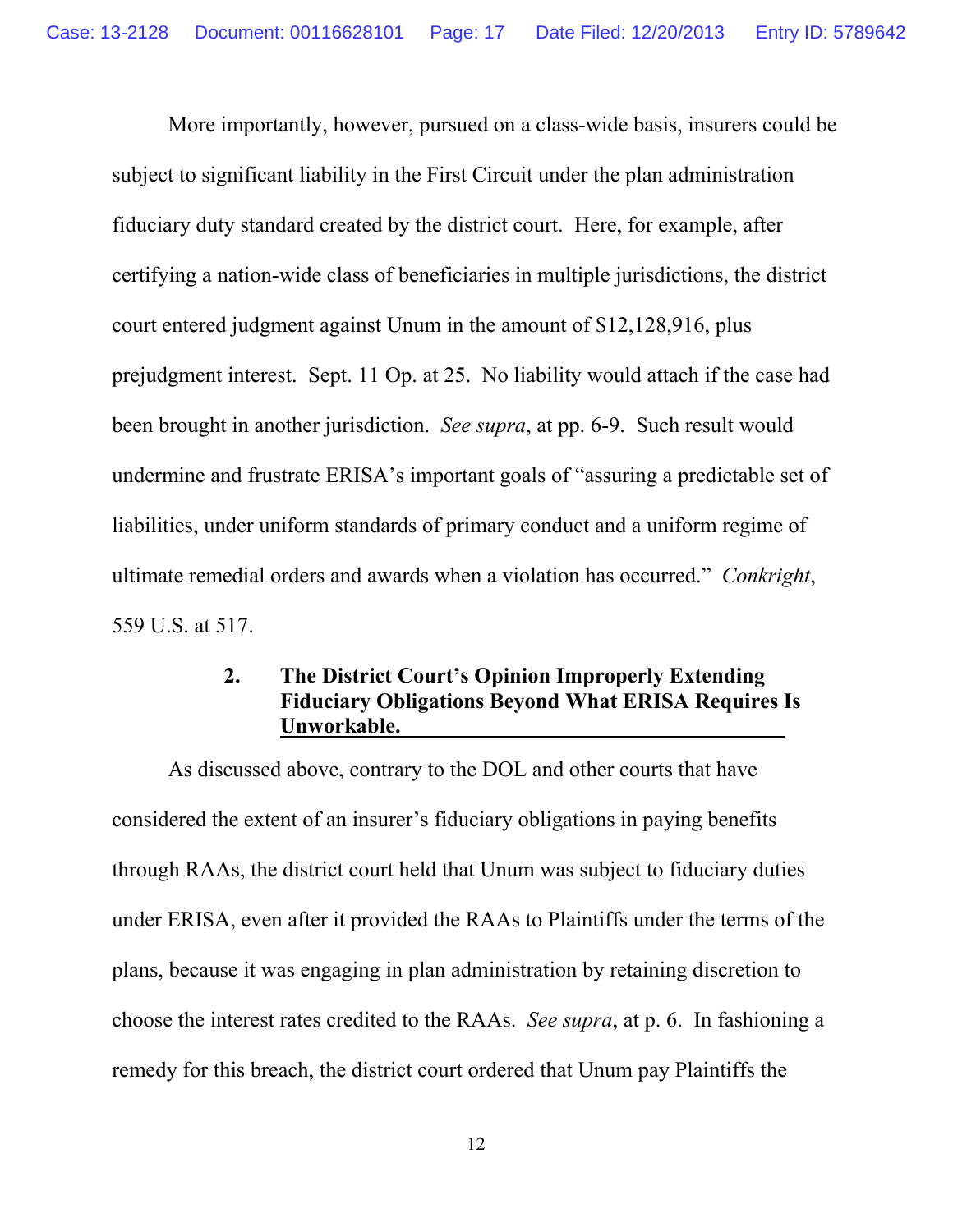difference between the 1% interest that Unum credited to the RAAs and the "the average of the prevailing annual rate credited on money market mutual funds and the prevailing annual rate credited on money market bank accounts throughout the class period." Sept. 11 Op. at 22. In so doing, the district court rejected the models put forth by the parties' experts and made up its own benchmark against which the RAA interest rate should be measured. *Id.* at 11-12, 22.

This remedy further demonstrates that the district court's opinion is unworkable not only because it fails to establish a clear standard for when an insurer is acting in a fiduciary capacity under ERISA, but also because it does not provide any meaningful way for a fiduciary to determine how to fulfill its purported fiduciary obligations. The "benchmark" rate ordered by the district court is (1) not required by the terms of the applicable plans; (2) not consistent with the communications provided to plan beneficiaries; (3) not used by any other insurance companies for RAAs or any other purpose; and (4) not used by any other industries or businesses.

Moreover, the district court recognized that the 1% interest rate actually credited by Unum to the RAAs was *higher* than the benchmark rate that the district court created for awarding damages in half of the years in the class period. *See id.* at 22 n.19 (explaining that "[i]n 2004 and 2009–2012, the 1% rate credited by Unum exceeded the average" benchmark interest rate determined by the district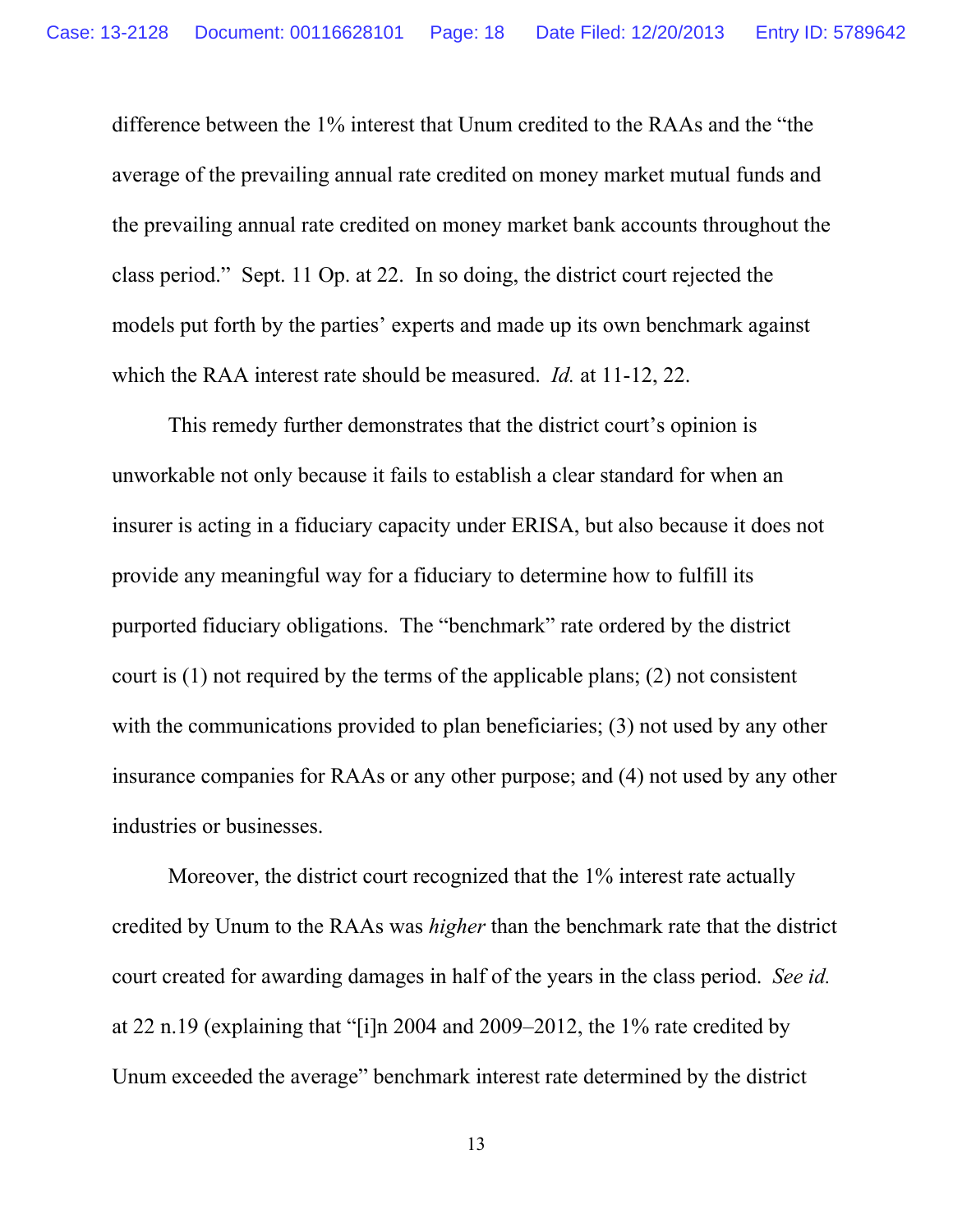court). This alone demonstrates the reasonableness of the rate actually selected by Unum and communicated to beneficiaries – and which beneficiaries accepted by keeping their funds in the RAA.

Instead of acknowledging these facts, the district court created a new standard of fiduciary conduct for paying interest at a new minimum variable interest rate that never existed previously in any form. Indeed, the district court did not even credit the "excess" interest paid by Unum to beneficiaries in 2004 and 2009-2012 – when the benchmark was lower than 1% – against the "underpaid" interest paid in the years in which the district court's benchmark was higher than 1%. *See id.* In other words, for beneficiaries whose RAAs were initially opened in 2008 and remained open throughout 2012, for example, the district court awarded damages for 2008 without even considering whether that beneficiary actually suffered any damages over the entire period that his or her RAA was open.

#### **B. Plaintiffs Lack Constitutional Standing Under Article III To Bring An Action For Disgorgement Under ERISA's Breach Of Fiduciary Duty Provisions.**

An important and threshold issue in this case is Plaintiffs' lack of constitutional standing to bring their claims and, thus, the Court's ability to have subject matter jurisdiction over this matter.<sup>4</sup> Beneficiaries, like Plaintiffs, who

<sup>4</sup> The district court did not address the issue of constitutional standing. However, Article III standing goes to a federal court's ability to resolve a dispute and, thus, a court must examine the issue *sua sponte* during its review of the case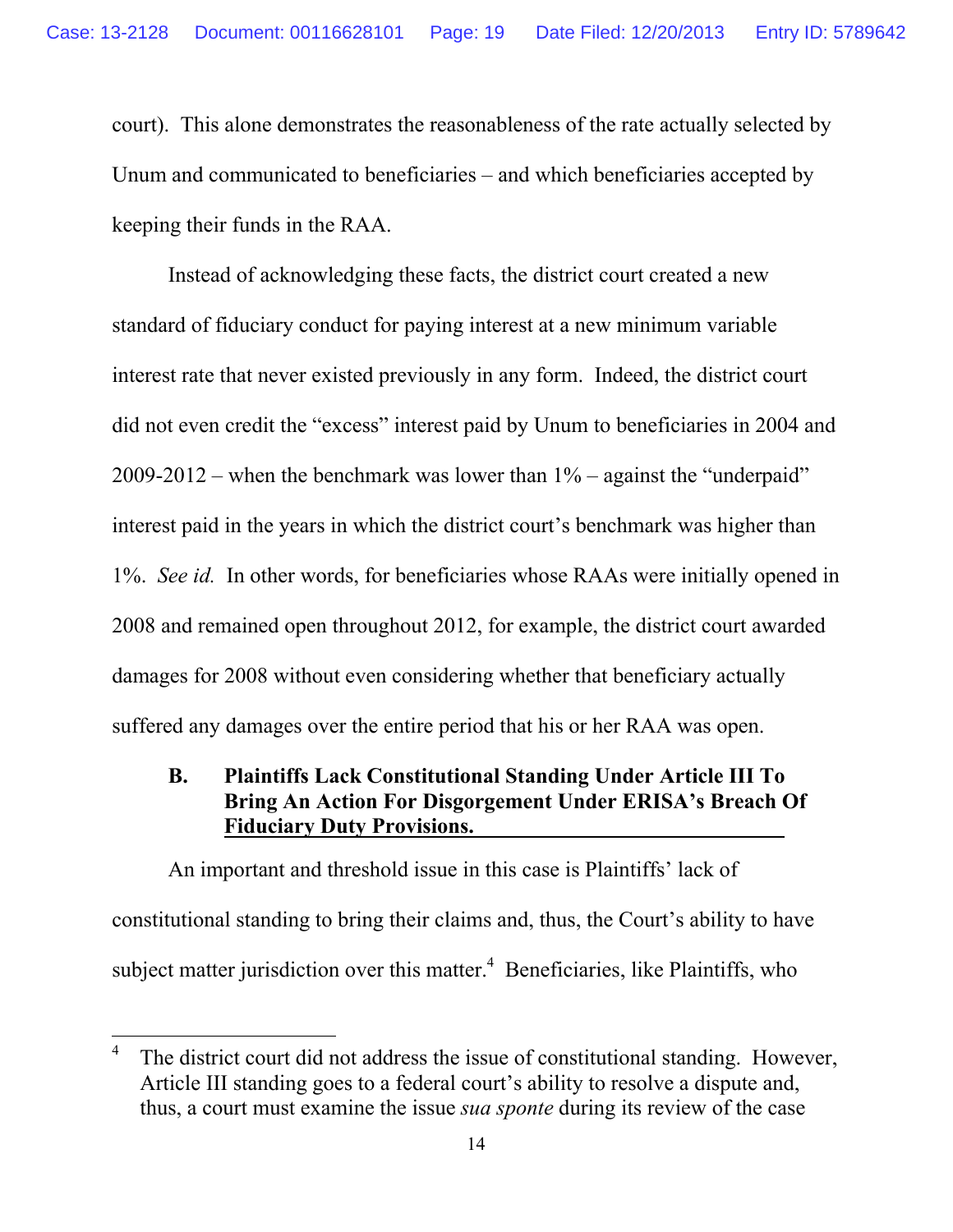have received all plan benefits to which they were entitled under the terms of a plan have not suffered an injury-in-fact sufficient to confer constitutional standing to maintain a breach of fiduciary duty claim for disgorgement under ERISA.

Article III of the United States Constitution limits the jurisdiction of federal courts to "Cases" and "Controversies." U.S. Const. art. III, § 1. "It goes without saying that those who seek to invoke the jurisdiction of the federal courts must satisfy the threshhold [sic] requirement imposed by Article III of the Constitution by alleging an actual case or controversy." *City of Los Angeles v. Lyons*, 461 U.S. 95, 101 (1983). Article III thus "requires the party who invokes the court's authority to 'show that he personally has suffered some actual or threatened injury as a result of the putatively illegal conduct of the defendant.'" *Valley Forge Christian Coll. v. Am. United for Separation of Church and State, Inc.*, 454 U.S. 464, 472 (1982). To establish constitutional standing, a plaintiff must show (1) an injury in fact that is concrete and particularized; (2) a connection between the injury and the conduct at issue – the injury must be fairly traceable to the defendant's action; and (3) a likelihood that the injury would be redressed by a

even if not raised by the parties. *See Henderson ex rel. Henderson v. Shinseki*, 131 S. Ct. 1197, 1202 (2011) ("[F]ederal courts have an independent obligation to ensure that they do not exceed the scope of their jurisdiction, and therefore they must raise and decide jurisdictional questions that the parties either overlook or elect not to press."); *In re Sony BMG Music Entm't*, 564 F.3d 1, 3 (1st Cir. 2009) ("When an issue relates to subject-matter jurisdiction, we are duty bound to address the issue even if the parties have eschewed it.").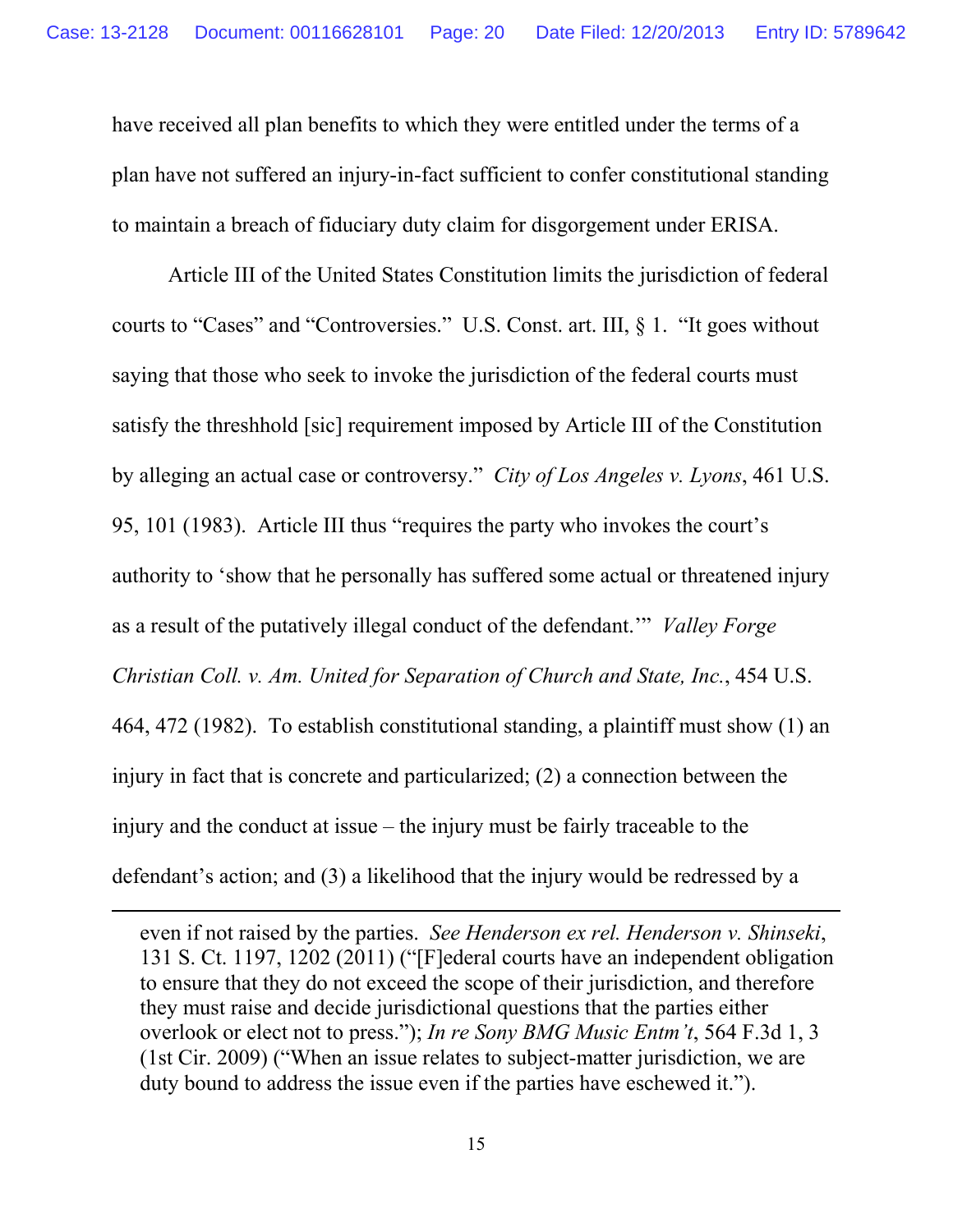favorable decision of the Court. *See Lujan v. Defenders of Wildlife*, 504 U.S. 555,

560 (1992); *Katz v. Pershing, LLC*, 672 F.3d 64, 71 (1st Cir. 2012).

**1. Plaintiffs Cannot Demonstrate An Injury-In-Fact That Arises Under ERISA To Confer Constitutional Standing Because They Received The Full Amount Of Benefits To Which They Were Entitled Under The Plans And All Of The Rights And Privileges Owed to Them, Including Interest Credited To Their RAAs While The Accounts Were Open.**

As discussed above, the district court properly held that the funds backing the RAAs were not plan assets. *See supra*, at pp. 5-6. Plaintiffs were therefore not required to proceed under Section 502(a)(2) to seek redress of the alleged fiduciary breaches on behalf of the plans. *See infra*, at p. 22. Instead, Plaintiffs pursued claims under Section 502(a)(3), ERISA's "catchall" provision, to the extent they could demonstrate that they were beneficiaries under ERISA seeking a plan benefit to which they were entitled but did not receive.<sup>5</sup> Feb. 3 Op. at 21. This alone, however, is insufficient to confer constitutional standing to litigate the claims in this case for alleged breaches of fiduciary duty that may have arisen from investing the funds backing the RAAs.

<sup>5</sup> *See* 29 U.S.C. § 1132(a)(3) ("[A] participant, beneficiary, or fiduciary" may bring an action "to enjoin any act or practice which violates any provision of this subchapter or the terms of the plan," or "to obtain other appropriate equitable relief (i) to redress such violations or (ii) to enforce any provisions of this subchapter or the terms of the plan."); 29 U.S.C. § 1002(8) (defining "beneficiary" as someone "who is or may become eligible to receive a benefit of any type from an employee benefit plan").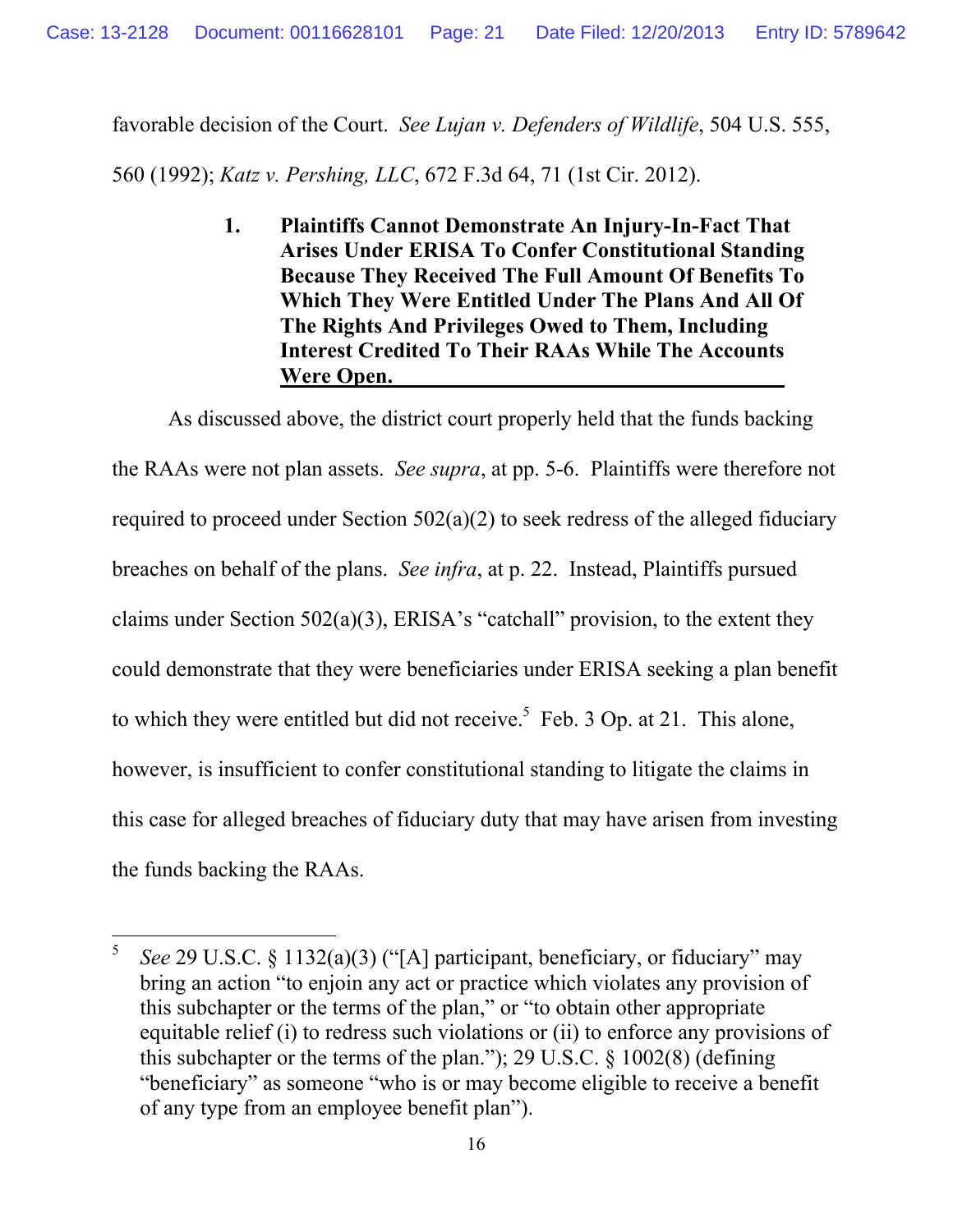Plaintiffs have no contractual or expectancy interest in Unum's alleged profits – or any interest other than what was communicated to them – since they cannot point to any provision of the plans or other communications they were provided that gives them rights to investment returns beyond the interest to be credited to their accounts while they are open. Plaintiffs were entitled to and did earn interest on the funds in the RAAs at the 1% rate set by Unum and communicated to them. What they seek, therefore, is the amount that Unum earned over and above what it owed Plaintiffs under the plans.

#### **a. The District Court In** *Faber* **Dismissed The Plaintiffs' Claim For Disgorgement For Lack Of Constitutional Standing.**

The district court in *Faber v. Metropolitan Life Insurance Company,* No. 08- 10588, 2009 WL 3415369 (S.D.N.Y. Oct. 23, 2009 ), *aff'd*, 648 F.3d 98 (2d Cir. 2011), dismissed the plaintiffs' claim for disgorgement of profits allegedly earned through a life insurer's use of RAAs because the plaintiffs could not demonstrate constitutional standing. 2009 WL 3415369, at \*5. In *Faber*, as here, the plaintiffs alleged that they were ERISA plan beneficiaries under life insurance policies issued by the defendant requiring payment via RAAs and that the defendant insurer's payment of policy benefits via RAAs violated Section 502(a)(3) of ERISA. *Id.* at \*1-3. In dismissing the plaintiffs' claim for disgorgement, the district court explained that the Second Circuit has recognized a distinction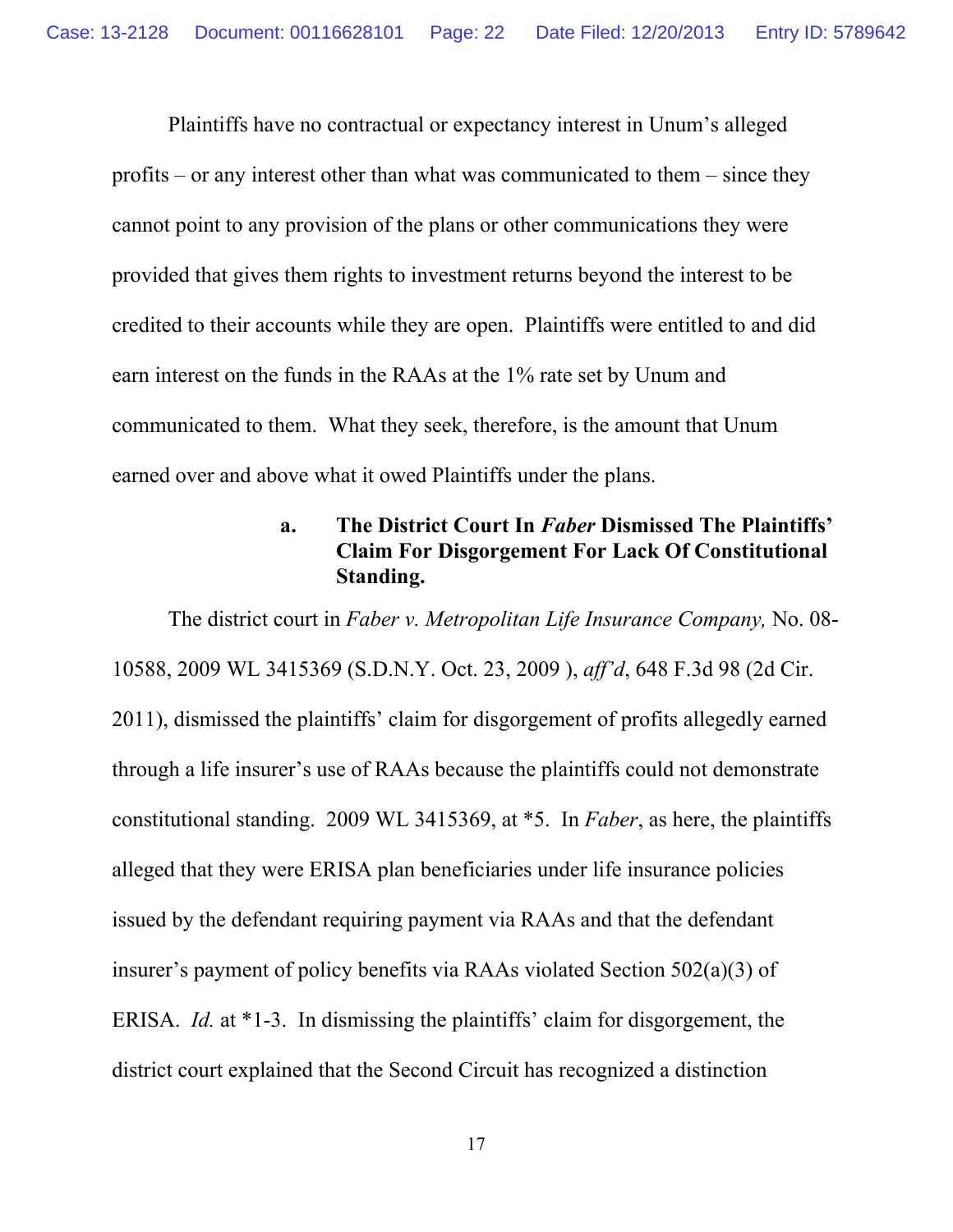between constitutional standing to bring a claim for injunctive relief and a claim

for disgorgement or restitution under ERISA, the latter of which requires a

showing that the plaintiffs themselves suffered a particularized injury-in-fact:

[T]he Second Circuit held that standing to bring an ERISA claim for injunctive relief is to be viewed broadly, and a plaintiff need not demonstrate actual harm to have standing to seek such relief. *See Central States Southeast & Southwest Areas Health & Welfare Fund v. Merck–Medco Managed Care, L.L.C.*, 433 F.3d 181, 199–200 (2d Cir. 2005). With respect to claims for restitution and/or disgorgement, the Second Circuit found that to obtain such relief, "ERISA requires that a plaintiff satisfy the strictures of constitutional standing by demonstrating individual loss; to wit, that they have suffered an injury in fact." *Id.* at 200 (internal citations and quotation marks omitted); *see also Kendall [v. Employees Retirement Plan of Avon Prods.*, 561 F.3d 112, 119-120, 121 (2d Cir. 2009)]. To have standing to bring a claim for restitution or disgorgement as a result of an alleged breach of fiduciary duties under ERISA, therefore, plaintiffs "must show that they were injured by the alleged breach of the duty." *Kendall*, 561 F.3d at 120. It is not sufficient for a plaintiff to claim that he was injured by the breach of the duty itself; rather, he must show a particularized injury to himself. *Id.* at 121.

*Faber*, 2009 WL 3415369, at \*4.

Applying this standard, the district court held that the plaintiffs in *Faber* had failed to show an injury-in-fact that arose under ERISA because they received the full amount of benefits to which they were entitled under the terms of the plans. *Id.* at \*5. Significantly, even though the plaintiffs claimed an entitlement to additional amounts of money due to the alleged breach of fiduciary duty, they had received RAAs into which the amount of money owed under the plans was deposited and also received the interest. *Id.* Accordingly, any monies the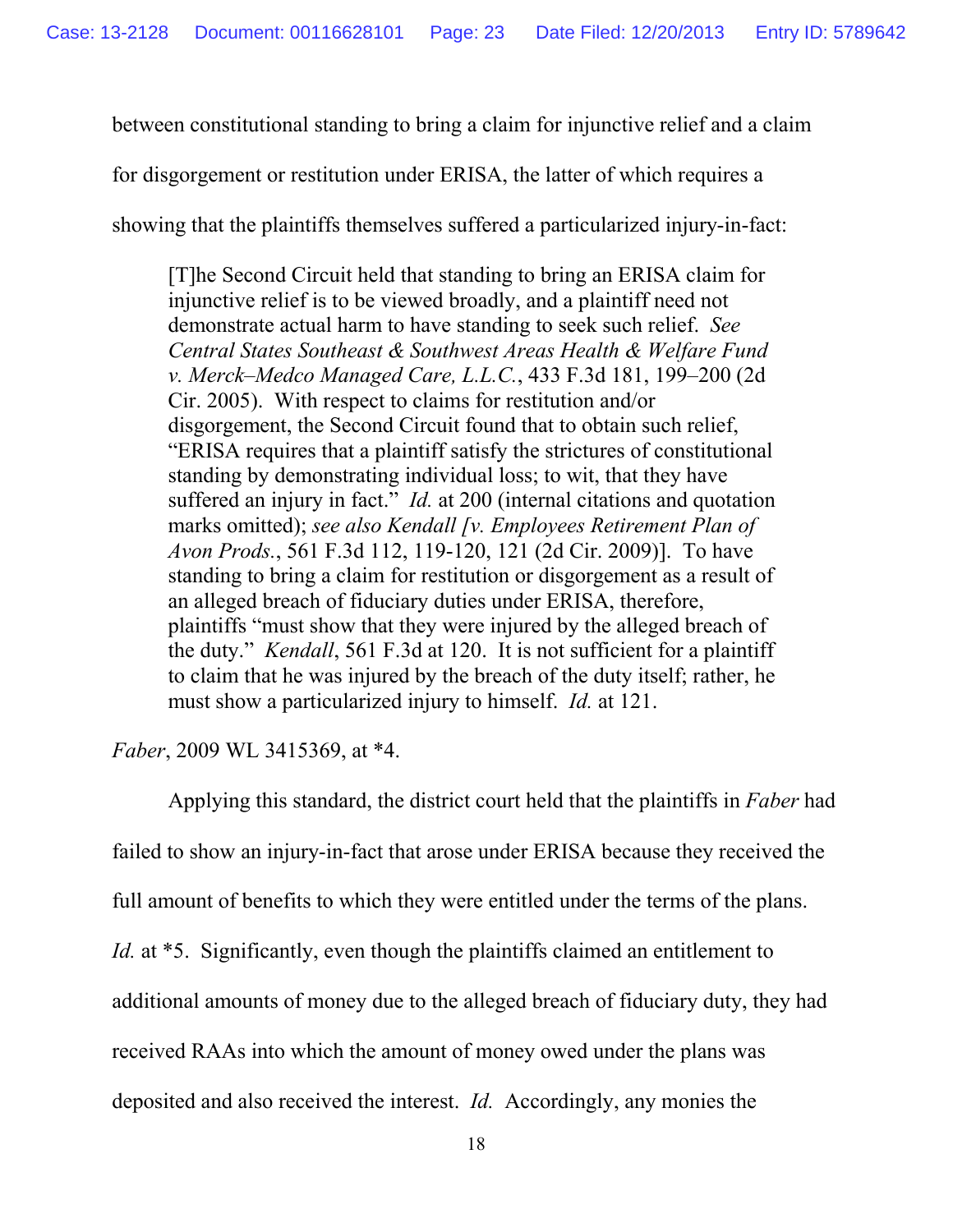plaintiffs sought over and above the amount of benefits they were owed was simply not due to the plaintiffs under ERISA. *Id.*

Unlike Plaintiffs in this case, however, the plaintiffs in *Faber* sought both disgorgement or damages and an injunction to prevent the insurer from engaging in such conduct in the future. *Id.* at \*4. The district court found that the plaintiffs were permitted to bring a claim for injunctive relief because the plaintiffs were not required to show actual harm to have standing to pursue such a claim under Section 502(a)(3). *Id.* at \*6. Notably, the plaintiffs' RAAs in *Faber* remained open at the time of litigation. *Id.*

The Court of Appeals for the Second Circuit affirmed the district court in *Faber*, but did not address the issue regarding standing for disgorgement claims on appeal, other than agreeing with the district court that a plaintiff must demonstrate individual loss to have Article III standing to bring a claim for disgorgement under ERISA. *See Faber*, 648 F.3d at 102-03. Rather, the Second Circuit concluded that the plaintiffs had constitutional standing to seek injunctive relief, *id.* at 103, and explicitly declined to reach the question of whether the plaintiffs had standing to seek damages or disgorgement, *id.* ("[O]ur merits analysis does not depend on whether *Faber* also has standing to seek disgorgement . . . . In light of our ultimate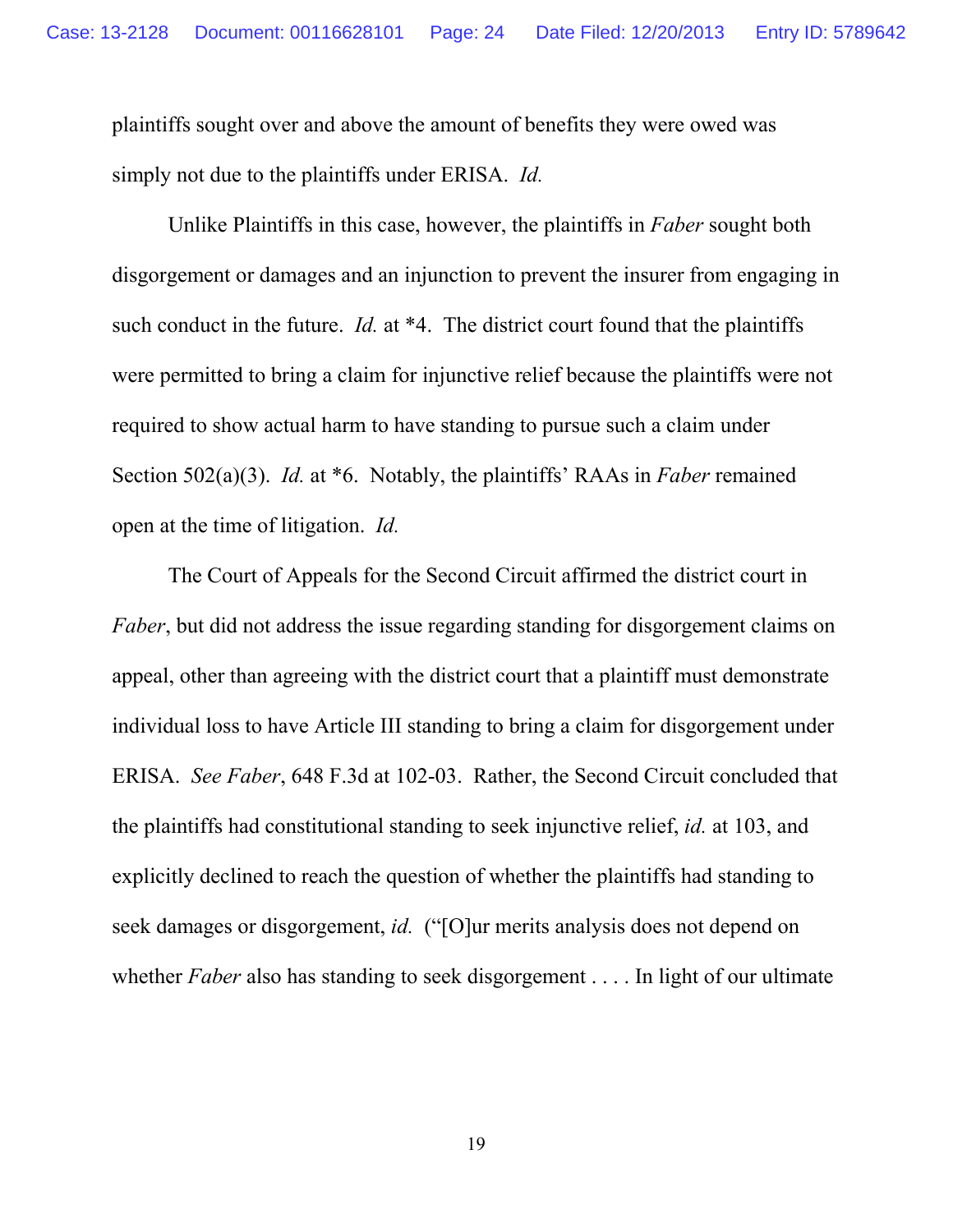conclusion that the complaint fails to state a claim, we are not required to answer th[is] question[ $\mid$ .").<sup>6</sup>

Here, the named Plaintiffs had already closed out their RAA accounts. *See* Feb. 3 Order at 4-6. As a result, they did not and could not seek injunctive relief – on behalf of themselves or the class. Moreover, the district court held that Unum had paid more in interest than required for the last four years in any event, so no injunctive relief was, or could be, awarded. Under these circumstances, Plaintiffs lack constitutional standing to pursue their claims for "damages" or disgorgement

<sup>6</sup> Even though the Third Circuit in *Edmonson* held that the plaintiff had constitutional standing to bring her claim for disgorgement of profits, the majority reached the same conclusion on the merits as the dissent did when the dissent found there was no constitutional standing – that the plaintiff had no right to recover the retained assets the defendant invested. 725 F.3d at 424 (holding that, "even assuming there was a breach, [plaintiff] is not entitled to relief because the breach did not directly *cause the injury* for which she seeks relief, [defendant's] investment for its own profit" and, thus, plaintiff has no claim "to the disgorgement of [defendant's] profit based on its decision to establish the [RAA]" or for investing the retained assets) (emphasis added); *id.* at 432 (Jordan, J., dissenting) (concluding plaintiff had no constitutional standing to seek disgorgement because she could not demonstrate individual loss sufficient to constitute an injury-in-fact since plaintiff was entitled to a fixed amount of benefits and had no claim to defendant's profits). Addressing the threshold issue of constitutional standing before the merits, like the dissent in *Edmonson* and the district court in *Faber*, will prevent plaintiffs from being able to pursue a claim for disgorgement, and subject defendants to costly litigation, by simply alleging that a breach of fiduciary duty in itself satisfies Article III's requirements. *See id.* (Jordan, J., dissenting) ("[A] fiduciary duty breach is sufficient to confer standing on an ERISA plaintiff only 'with regard to injunctive relief.'") (quoting *Horvath v. Keystone Health Plan East, Inc.*, 333 F.3d 450, 456 (3d Cir. 2003)).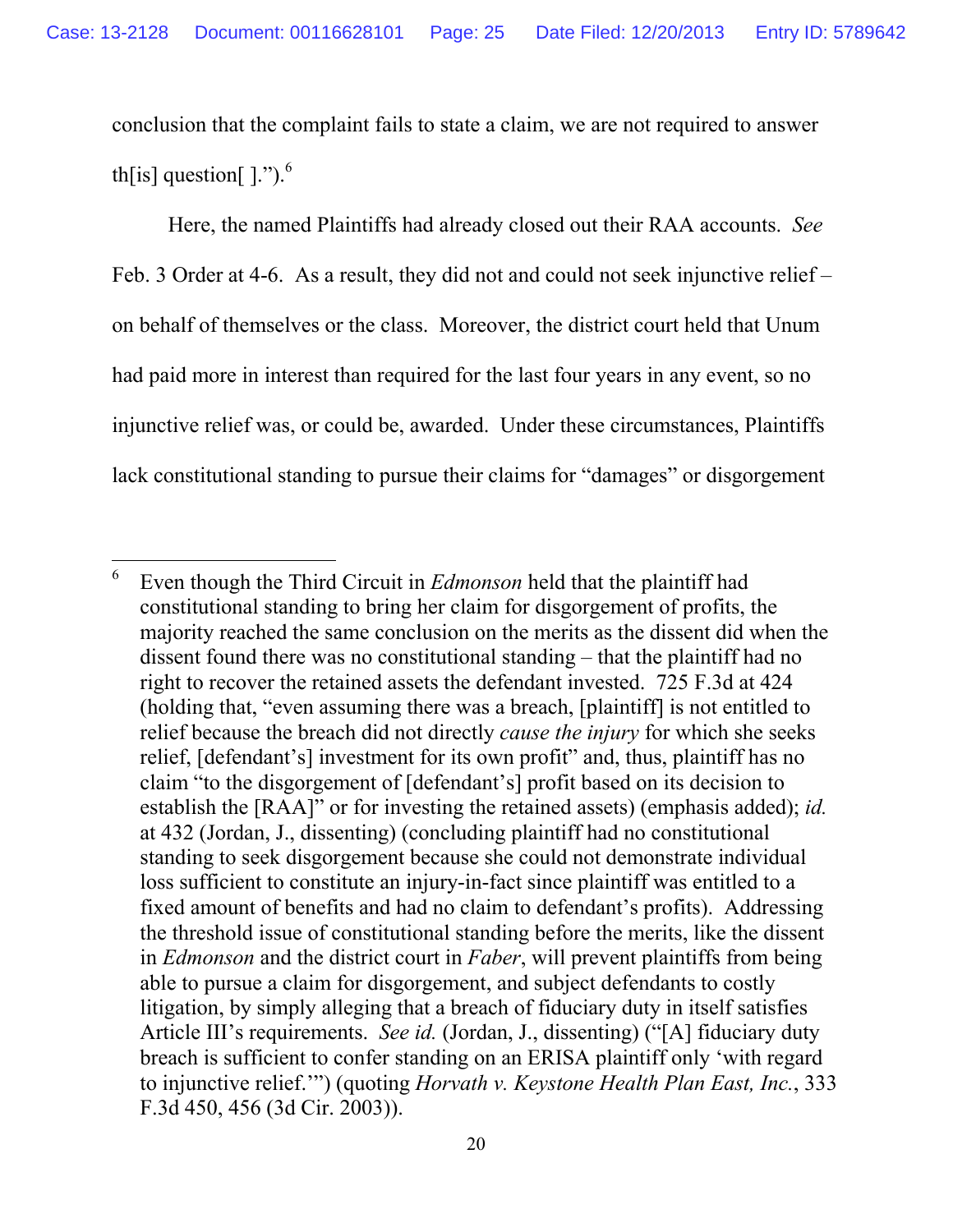and their claim should be dismissed for lack of subject matter jurisdiction. *See Faber*, 2009 WL 3415369 at \*5-6.

#### **b. A Finding That Plaintiffs Lack Constitutional Standing Is Not Inconsistent With** *Mogel***.**

A finding that Plaintiffs lack constitutional standing in this case is not inconsistent with *Mogel*. As discussed above, the situation presented here is unlike *Mogel* because, in that case, the plaintiffs alleged that Unum violated the terms of their ERISA plans (i.e., their contracts) by not paying them benefits in accordance with the terms of their plans. The plaintiffs in *Mogel*, therefore, arguably established an injury-in-fact that was redressible under ERISA.

Here, however, as explained above, when a plan requires payment via an RAA, ERISA fiduciary duties are discharged upon establishment of the account in accordance with the plan language that gives a beneficiary control over his or her account. Stated otherwise, an insurer satisfies its obligations to a plan beneficiary, in accordance with the terms of the plan, when it establishes an RAA for the beneficiary, gives the beneficiary full and immediate access to the RAA through a "checkbook," and promises to credit interest on the account balance. *See* DOL *Amicus* Br. at 11, 15. At that point, there is no injury arising under ERISA because all post-RAA conduct is not governed by ERISA and is not fiduciary activity. Nothing prohibits an insurer from profiting from the investments or requires the insurer to credit the RAA with an interest rate to optimize earnings for the account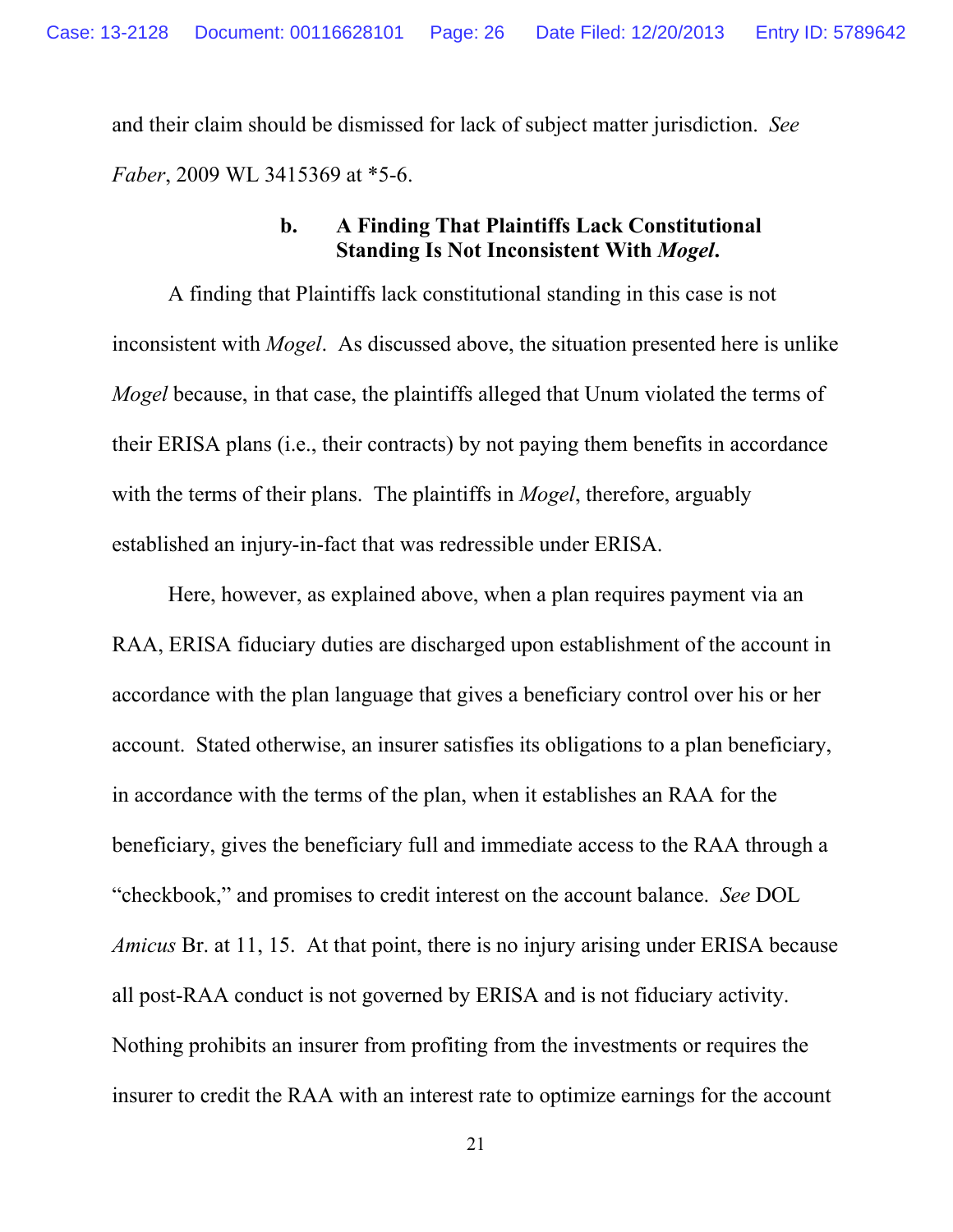holders. Therefore, a beneficiary cannot show an individual right of recovery for purposes of constitutional standing.

### **2. To The Extent The Funds Backing The RAAs Are Truly Plan Assets, Plaintiffs Still Lack Constitutional Standing To Seek Disgorgement On Behalf Of The Plans.**

Section 502(a)(2) of ERISA, 29 U.S.C. § 1132(a)(2), not invoked here by Plaintiffs, provides for damages or disgorgement of profits to restore losses suffered by a plan under Section 409(a).<sup>7</sup> To the extent Plaintiffs argue that the district court's holding was incorrect and that the funds backing the RAAs were truly plan assets, Plaintiffs were required to bring suit under Section 502(a)(2) on behalf of the plans in which they participated and are not permitted to recover individually for any alleged ill-gotten gains*. Mass. Mut. Life Ins. Co. v. Russell*, 473 U.S. 134 (1985) (remedy for breach must benefit plan as a whole, rather than individual participants). Of course, while Section 502(a)(2) creates statutory standing to allow beneficiaries to sue in such circumstances, it does not, and cannot, supplant the requirements of Article III. *See, e.g.*, *Raines v. Byrd*, 521 U.S. 811, 820 n.3 (1997) ("It is settled that Congress cannot erase Article III's standing requirements by statutorily granting the right to sue to a plaintiff who would not otherwise have standing."). In other words, even had Plaintiffs sought to remedy

<sup>7</sup> *See* 29 U.S.C. § 1109(a) (allowing for recovery "to make good to such plan any losses to the plan resulting from each such breach, and to restore to such plan any profits of such fiduciary which have been made through use of assets of the plan by the fiduciary").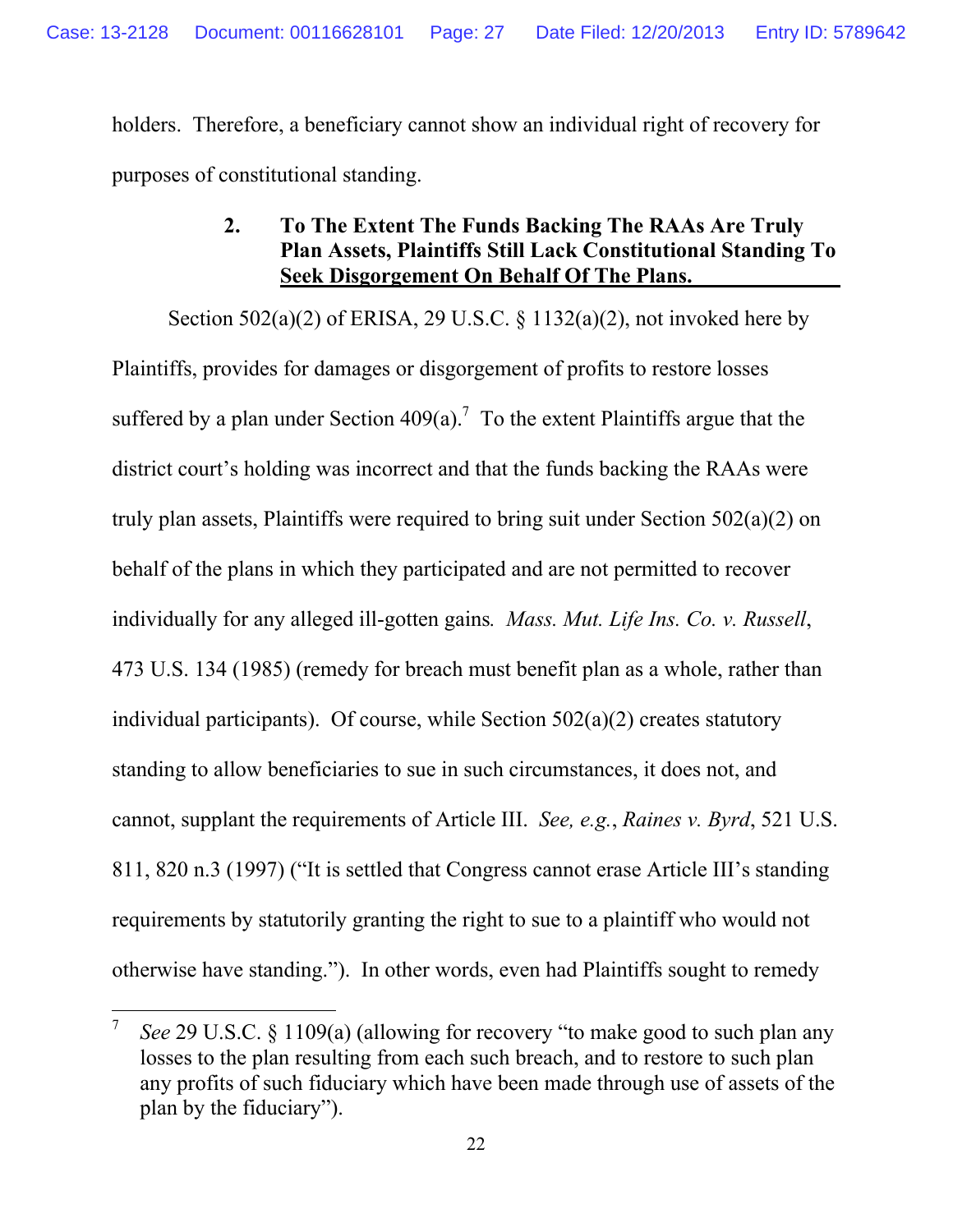Unum's alleged breach of fiduciary duties regarding alleged "plan assets," they would still have to prove the requirements of constitutional standing. *See Glanton ex rel. ALCOA Prescription Drug Plan v. AdvancePCS, Inc.*, 465 F.3d 1123, 1127 (9th Cir. 2006).

Plaintiffs were entitled to receive a set level of benefits that was unaffected by the investment performance of Unum's general account assets. Thus, even if Unum's general account funds were plan assets, Plaintiffs cannot show that they personally have any claim to additional interest – or profits (if any) – above and beyond the 1% interest credited to the RAAs. Therefore, they lack constitutional standing. *See, e.g.*, *David v. Alphin*, 704 F.3d 327, 338 (4th Cir. 2013) (holding that participants in a fully funded ERISA defined benefit pension plan who challenged certain investments of plan assets had not suffered harm sufficient to confer constitutional standing to pursue their fiduciary breach claims under Section 502(a)(2) because they had not been denied benefits promised under the plan and "the risk that Appellants' pension benefits w[ould] at some point in the future be adversely affected as a result of the present alleged ERISA violations [wa]s too speculative"); *Palmason v. Weyerhaeuser Co.*, No. 11-0695, 2013 WL 4511361, at \*9 (W.D. Wash. Aug. 23, 2013) (holding that plaintiffs, a participant and a beneficiary of a defined benefit pension plan, lacked constitutional standing to assert claims for monetary damages under Section 502(a)(2) for breach of fiduciary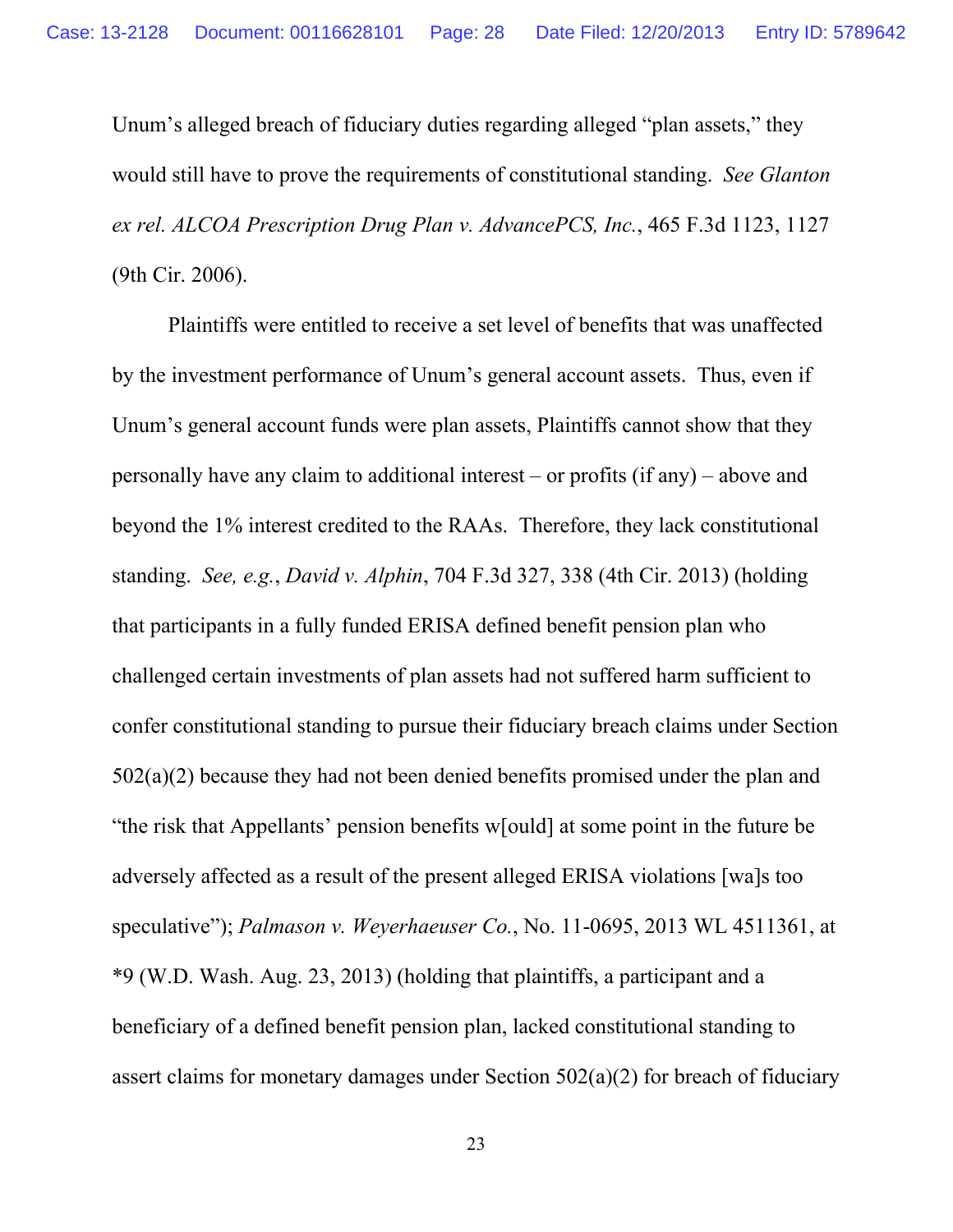duty because they "failed to show that the alleged diminution in the value of the plan assets posed a threat to the plaintiffs' interests or that a damage award in favor of the plan would in any way benefit them").

#### **III. CONCLUSION**

For all of the foregoing reasons, in addition to the reasons stated in the Defendant-Appellant/Cross-Appellee's principal brief, DRI respectfully urges this Court to reverse the decision and judgment below.

Respectfully submitted,

Dated: December 20, 2013 /s/ Jeremy P. Blumenfeld

Jeremy P. Blumenfeld *Counsel of Record* Morgan, Lewis & Bockius LLP 1701 Market Street Philadelphia, PA 19103 (215) 963-5258 (215) 963-5001 (facsimile) jblumenfeld@morganlewis.com

J. Michael Weston *Of Counsel* DRI President Lederer Weston Craig 118 Third Ave. SE Ste. 700 Cedar Rapids, IA 52401 (319) 365-1184 mweston@lwclawyers.com

*Counsel for* Amicus Curiae *DRI*